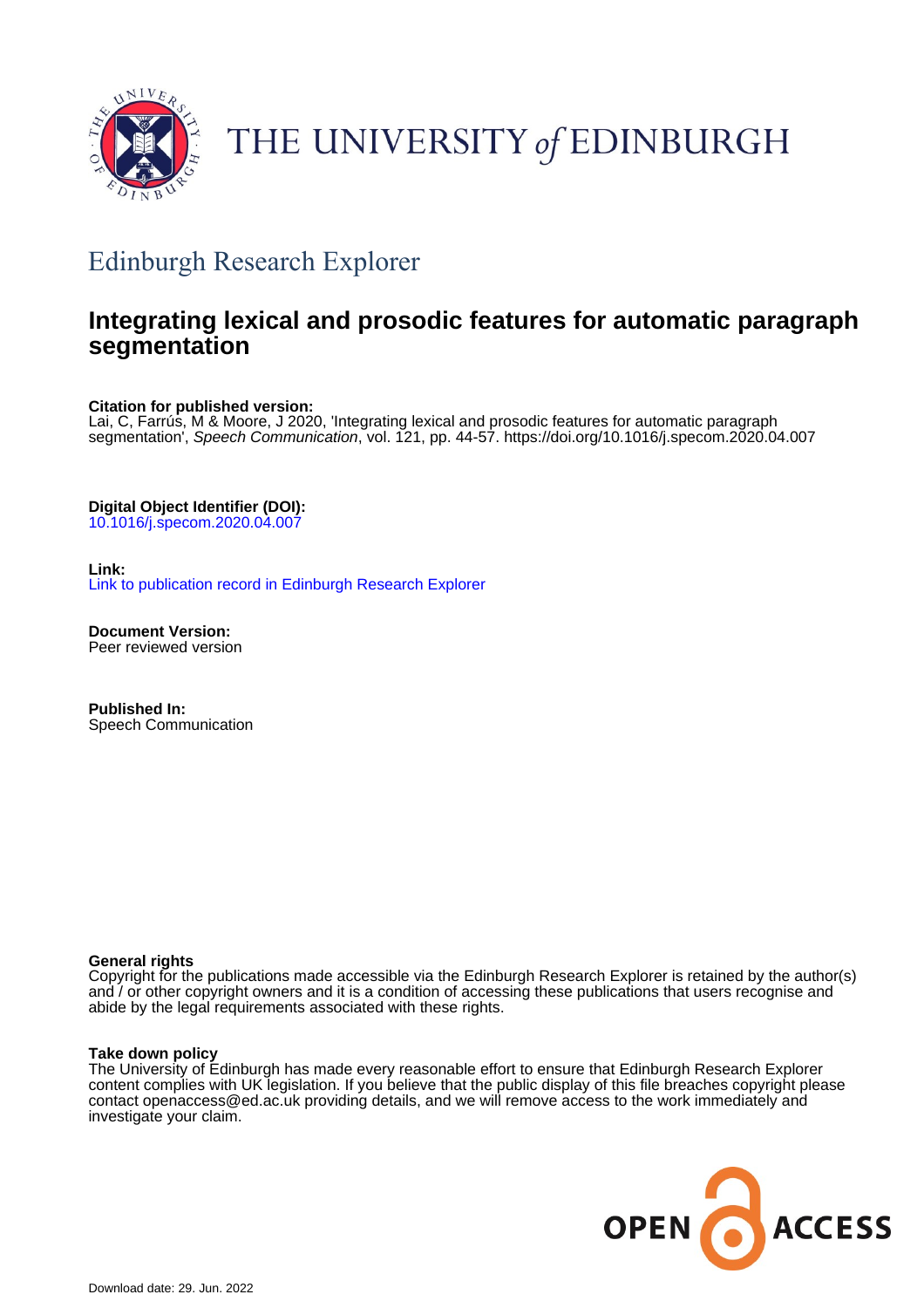# Integrating Lexical and Prosodic Features for Automatic Paragraph Segmentation

Catherine Lai<sup>a,∗</sup>, Mireia Farrús<sup>c</sup>, Johanna D. Moore<sup>b</sup>

*<sup>a</sup>Centre for Speech Technology Research, University of Edinburgh, Edinburgh, United Kingdom <sup>b</sup>School of Informatics, University of Edinburgh, Edinburgh, United Kingdom <sup>c</sup>TALN Research Group, DTIC, University Pompeu Fabra, Barcelona, Spain*

# Abstract

Spoken documents, such as podcasts or lectures, are a growing presence in everyday life. Being able to automatically identify their discourse structure is an important step to understanding what a spoken document is about. Moreover, finer-grained units, such as paragraphs, are highly desirable for presenting and analyzing spoken content. However, little work has been done on discourse based speech segmentation below the level of broad topics. In order to examine how discourse transitions are cued in speech, we investigate automatic paragraph segmentation of TED talks using lexical and prosodic features. Experiments using Support Vector Machines, AdaBoost, and Neural Networks show that models using supra-sentential prosodic features and induced cue words perform better than those based on the type of lexical cohesion measures often used in broad topic segmentation. Moreover, combining a wide range of individually weak lexical and prosodic predictors improves performance, and modelling contextual information using recurrent neural networks outperforms other approaches by a large margin. Our best results come from using late fusion methods that integrate representations generated by separate lexical and prosodic models while allowing interactions between these features streams rather than treating them as independent information sources. Application to ASR outputs shows that adding prosodic features, particularly using late fusion, can significantly ameliorate decreases in performance due to transcription errors.

*Keywords:* Discourse structure, paragraph segmentation, prosody, spoken language understanding, coherence

#### 1. Introduction

Audio and video recordings are increasingly popular ways to disseminate information. However, these sorts of spoken documents, such as podcasts or lectures, can often contain long passages. This can be difficult to browse and analyze without effective access to internal discourse structure. Previous work on automatically detecting this sort of discourse structure has generally focused on coarsegrained topic or story level segmentation [\(Tür et al.,](#page-20-0) [2001;](#page-20-0) [Tsunoo et al.,](#page-20-1) [2017\)](#page-20-1). Nevertheless, finer-grained multisentence segments are also important units of speech. For example, paragraph segmentation is valuable for automatic summarization [\(Sporleder and Lapata,](#page-20-2) [2006\)](#page-20-2) and improving the readability of transcripts [\(Pappu and Stent,](#page-20-3) [2015\)](#page-20-3). In fact, misplaced paragraph boundaries can increase the amount of effort it takes for human readers to identify the main points in texts, especially for unfamiliar subject areas

<sup>∗</sup>Corresponding author

*Email address:* c.lai@ed.ac.uk (Catherine Lai)

*Preprint submitted to Speech Communication April 30, 2020*

[\(Goldman et al.,](#page-19-0) [1995\)](#page-19-0). Thus, an improved understanding of paragraph segmentation would also be beneficial for natural language generation. However, relatively little work has been done on automatic paragraph segmentation in text, let alone for speech.

In general, paragraph segmentation provides a good test case for teasing out how discourse structure is signalled using different aspects of speech. Qualitative analyses of text structure have found that paragraphs are internally cohesive units [\(Giora,](#page-19-1) [1986;](#page-19-1) [Ji,](#page-19-2) [2008;](#page-19-2) [McGee,](#page-20-4) [2014\)](#page-20-4). However, this type of cohesion does not necessarily correspond to the notion of lexical cohesion (i.e., lexical similarity) used in coarse-grained topic segmentation. As such, previous work on automatic paragraph segmentation has mostly focused on predicting boundaries from surface features of individual sentences and their immediate neighbours. While this is effective for some genres, e.g., English news text, results can be highly variable depending on the domain [\(Sporleder](#page-20-2) [and Lapata,](#page-20-2) [2006\)](#page-20-2). So, we would like to obtain more general cues for supra-sentential cohesion and structure within paragraph segments. Prime candidates for this are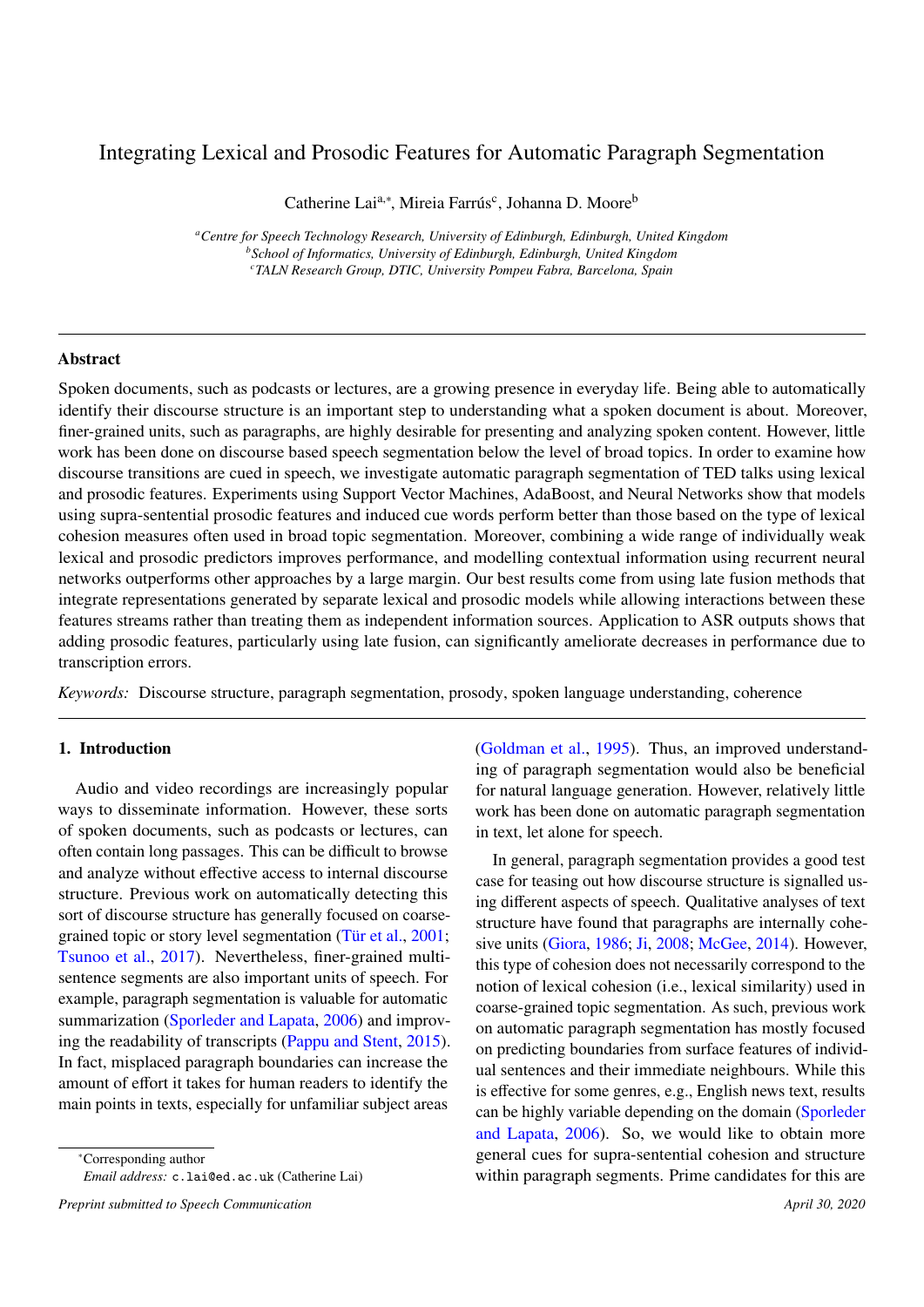discourse-oriented linguistic elements such as cue words, e.g., discourse markers such as *'because'* and *'otherwise'*, and prosody, i.e., pitch, loudness and timing aspects of spoken language [\(Passonneau and Litman,](#page-20-5) [1993b\)](#page-20-5).

Previous work has shown that features based on cue words and prosody are helpful for segmentation tasks [\(Eisenstein and Barzilay,](#page-18-0) [2008;](#page-18-0) [Hsueh et al.,](#page-19-3) [2006;](#page-19-3) [Tür](#page-20-0) [et al.,](#page-20-0) [2001,](#page-20-0) *interalia*). However, how they can be best utilized, together with other lexical and acoustic features, is still an open question. On the one hand, previous work on topic segmentation has argued that lexical and prosodic features contribute independent evidence and, thus, can be modelled separately [\(Tür et al.,](#page-20-0) [2001\)](#page-20-0). On the other hand, discourse analyses suggest that the prosodic form of a cue word can also be important for discourse interpretation [\(Hirschberg and Litman,](#page-19-4) [1994\)](#page-19-4). On balance, we would expect these sorts of lexico-prosodic interactions to be important for paragraph structure. Moreover, previous analyses of paragraph structure also suggest that we need to track subtle topic related changes across potential boundaries [\(Giora,](#page-19-1) [1986\)](#page-19-1). Thus, to investigate this, we need to be able to model interactions between features across time and across modalities.

In the following, we build on our previous work [\(Lai](#page-19-5) [et al.,](#page-19-5) [2016;](#page-19-5) [Farrús et al.,](#page-18-1) [2016\)](#page-18-1) to investigate the predictiveness of cue words, supra-sentential prosody, and lexical coherence based features for automatic paragraph segmen-tation using a large corpus of TED talks.<sup>[1](#page-2-0)</sup> In particular, we examine whether lexical and prosodic features that help high level topic segmentation are also predictive at the paragraph level. We frame paragraph segmentation as a binary classification task: for each utterance in a talk, we predict whether or not it is the last in a paragraph. Evaluation is performed with respect to human transcriptions of the talks.

TED talks are well known for being well-structured and entertaining to listen to. We consider these talks semispontaneous as they are prepared in advance and speakers are coached to be engaging and convincing in spoken form. However, talks still vary greatly in the style of their delivery. So, we expect features that are indicative of paragraph breaks in this dataset to be robust across a range of lecturing styles. The polished nature of these talks also makes it more likely that text-oriented discourse segmentation methods will work on this data set. This makes our work more comparable to previous work on topic and paragraph segmentation of text, and allows us to focus on studying the role of lexical and prosodic cues in this task.

The current work focuses on how we can integrate lexical and prosodic features effectively for this task. In particular, we test the hypothesis that discourse-oriented cues are better indicators of paragraph structure than traditional lexical similarity measures. We also expect discourse cue words and speech prosody to be more robust predictors of structure than the surface, syntax and language model based lexical features used by [Sporleder and Lapata](#page-20-2) [\(2006\)](#page-20-2) for text segmentation. Beyond this, we expect that modelling sequential information will improve performance and that allowing low level interactions between lexical and prosodic features will produce better results than modelling these information sources separately.

We also investigate whether prosodic features can help deal with error prone automatic transcriptions. Since our primary interest for this paper is establishing how we can make use of different types of speech features and model architectures, we focus on performance on sentence instances as determined by our human transcriptions for comparability across experiments. However, we acknowledge this approach still leaves us quite some distance off a fully end-to-end automatic paragraph segmenter: this paragraph segmentation pipeline relies on the accuracy of transcription, punctuation restoration and the sentence segmentation based on that. As such, we consider our current work as providing necessary groundwork for developing an end-to-end discourse segmenter incorporating prosodic and lexical features, while also providing useful insights into how discourse structure is signalled in speech. Of course, automatic transcription and punctuation restorations are research problems in their own right. We leave a more detailed investigation of how completely automating upstream processes and joint modelling would affect our approach to future work.

In Section [2,](#page-3-0) we review previous work on paragraph segmentation and related work on speech and text segmentation. We describe the experimental setup used to test our hypotheses and research questions in Section [3.](#page-5-0) Section [4](#page-10-0) describes results from our experiments using Support Vector Machines (SVMs), AdaBoost decision tree ensembles, Multi-Layer Perceptrons (MLPs), and Long Short-Term Memory recurrent neural networks (LSTMs). We also investigate different fusion strategies for lexical and prosodic features using LSTM based architectures (Section [4.4\)](#page-12-0), and how well our automatic paragraph segmenters perform on automatic transcriptions (Section [4.5\)](#page-14-0). We discuss the implications of our results and potential extensions of our work in Section [5.](#page-16-0) Section [6](#page-17-0) concludes the paper.

<span id="page-2-0"></span> ${}^{1}$ http://www.ted.com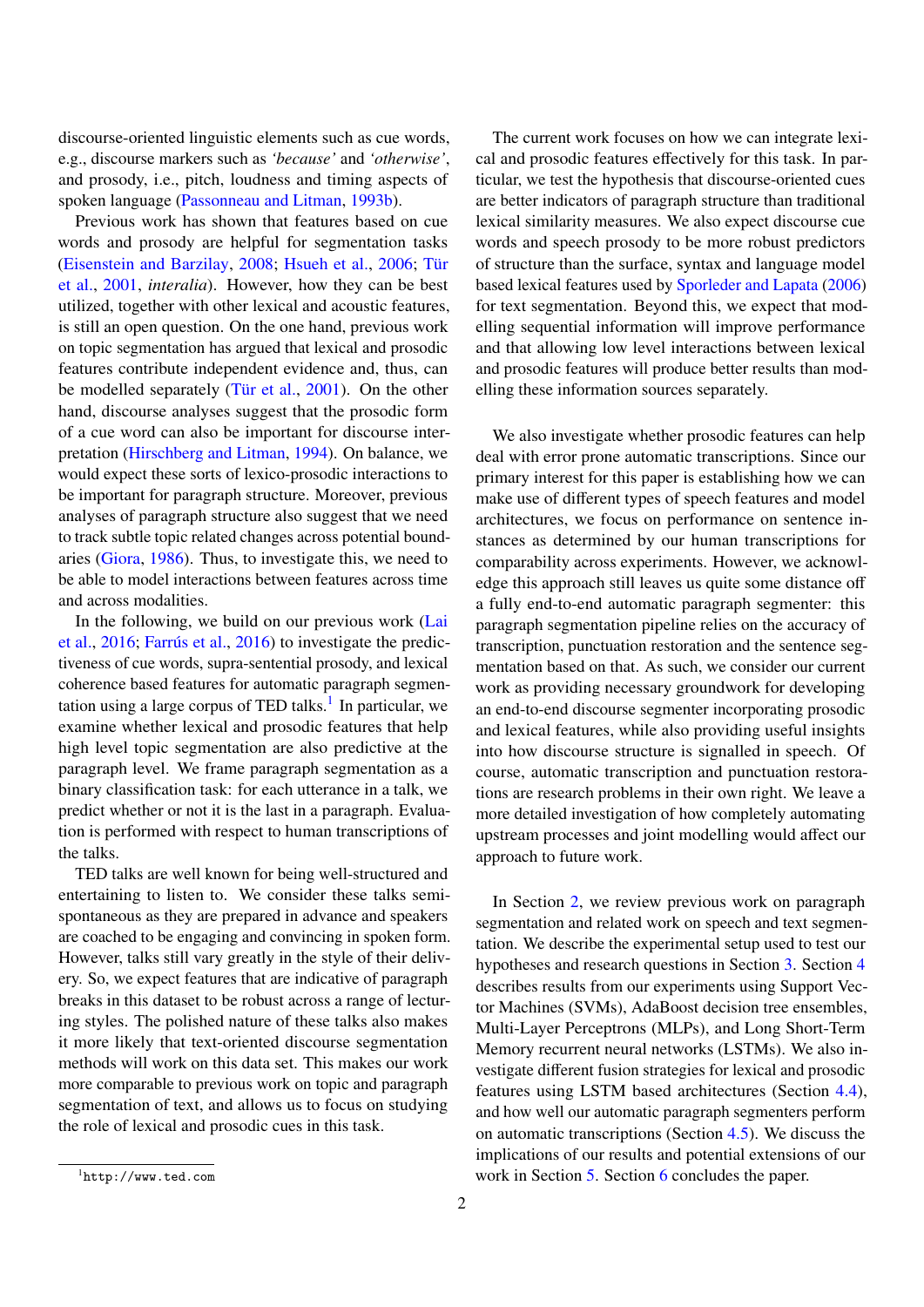#### <span id="page-3-0"></span>2. Background

In order to determine the approach we should take to test our hypotheses, we review previous work on paragraph segmentation, as well as related work on the usefulness of lexical cohesion, prosody and cue word based features for related speech and text segmentation tasks. This section also reviews work on incorporating lexical and prosodic features for these tasks.[2](#page-3-1)

#### *2.1. Text Based Paragraph Segmentation*

Previous work on automatically detecting paragraph structure has focused on text segmentation using supervised learning methods. In a comprehensive study, [Sporleder and Lapata](#page-20-2) [\(2006\)](#page-20-2) predict paragraph boundaries in texts from multiple genres (fiction, news, parliament) and languages (English, Greek, German). They employ BoostTexter (i.e., AdaBoost) based classifiers to investigate a range of surface form, syntactic, and language model based features. Overall, they find that surface features outperform syntactic features. However, a large amount of domain variation was observed: indicators for the first three words in a sentence provided the best performance for news and parliament data, while punctuation/quote marks appear more important for fiction. Nevertheless, their best results were obtained using the full feature set. This suggests that combining predictions from a number of individually weak predictors is important for this task.

[Sporleder and Lapata](#page-20-2) [\(2006\)](#page-20-2) show that good results can be obtained using relatively shallow, syntactically oriented, language processing methods. However, given the suprasentential nature of the task, we might expect to see gains from incorporating more discourse-oriented language processing. In this vein, [Filippova and Strube](#page-18-2) [\(2006\)](#page-18-2) find that pronominalization/reference information and information structure (expressed syntactically in German) improves paragraph segmentation of German Wikipedia biographies using a similar BoostTexter set up. However, they find that features based on pre-determined lists of discourse connectives (e.g. *'finally'*, *'apart from'*, *'otherwise'*) produced worse performance than simply including the identity of the first few words of a sentence. This is inline with findings from [Sporleder and Lapata](#page-20-2) [\(2006\)](#page-20-2), who show that sentence initial phrases associated with paragraph breaks vary greatly between domains. So, it appears that the success of this approach depends heavily on whether domain

specific cues are available, and performance drops on more heterogeneous data sets (e.g., fiction).

To capture more general lexical cues for paragraph breaks, it seems necessary to incorporate more contextual information. However, the features included in [Sporleder](#page-20-2) [and Lapata](#page-20-2) [\(2006\)](#page-20-2) and [Filippova and Strube](#page-18-2) [\(2006\)](#page-18-2) focus on characteristics of the target sentence and its immediate neighbours. Furthermore, their classification method does not take advantage of the fact that sentences within a document come in a sequence. To address this, [Shi et al.](#page-20-6) [\(2007\)](#page-20-6) propose the use of discriminatively trained Semi-Markov Models, where paragraphs are predicted based on segment (edge) and boundary (node) features. In that work, boundary features represent observed sentence features similar to those used by [Sporleder and Lapata](#page-20-2) [\(2006\)](#page-20-2). In contrast, segment features depend on a hypothesized segmentation over the sentence sequence. In this case, paragraphs are characterized by their length, entropy, and the cosine similarity between a paragraph and its neighbours. This approach results in markedly better performance than SVM classifiers using boundary features alone, indicating that the sequence modelling approach is useful for this task. Shi et al. also report improved performance compared to [Sporleder and Lapata](#page-20-2) [\(2006\)](#page-20-2) for segmenting English novels, although performance is slightly worse for German novels. So, it seems that further investigation of features and models that can incorporate more contextual/sequence information is warranted.

#### *2.2. Lexical Cohesion*

The use of paragraph and sentence similarity features in [Shi et al.](#page-20-6) [\(2007\)](#page-20-6) assumes that paragraphs are *lexically cohesive*: sentences within a segment are lexically similar. These sorts of lexical similarity measures form the backbone of most text-based automatic topic segmentation methods. For example, in *TextTiling* [\(Hearst,](#page-19-6) [1994\)](#page-19-6), topic boundaries are determined by identifying points of low lexical similarity between consecutive blocks of text. Similarly, the approach of [Shi et al.](#page-20-6) [\(2007\)](#page-20-6) is reminiscent of the divisive clustering algorithm used in *C99* [\(Choi,](#page-18-3) [2000\)](#page-18-3), which attempts to maximize segment lexical similarity. In this vein, generative approaches have improved topic segmentation performance by fitting the observed data to models that associate each topic to a unique language model, and each segment to a topic [\(Allan et al.,](#page-18-4) [1998;](#page-18-4) [Yu et al.,](#page-21-0) [2016\)](#page-21-0) or mixture of topics [\(Purver et al.,](#page-20-7) [2006;](#page-20-7) [Georgescul et al.,](#page-19-7) [2008\)](#page-19-7).

While paragraphs are generally considered to form cohesive semantic units [\(Van Dijk,](#page-21-1) [1982\)](#page-21-1), paragraph breaks rarely coincide with the types of segments usually consid-

<span id="page-3-1"></span><sup>2</sup>Note: In the automatic discourse *parsing* literature 'discourse segmentation' generally means clause level elementary discourse units, rather than the supra-sentential units we are interested in here.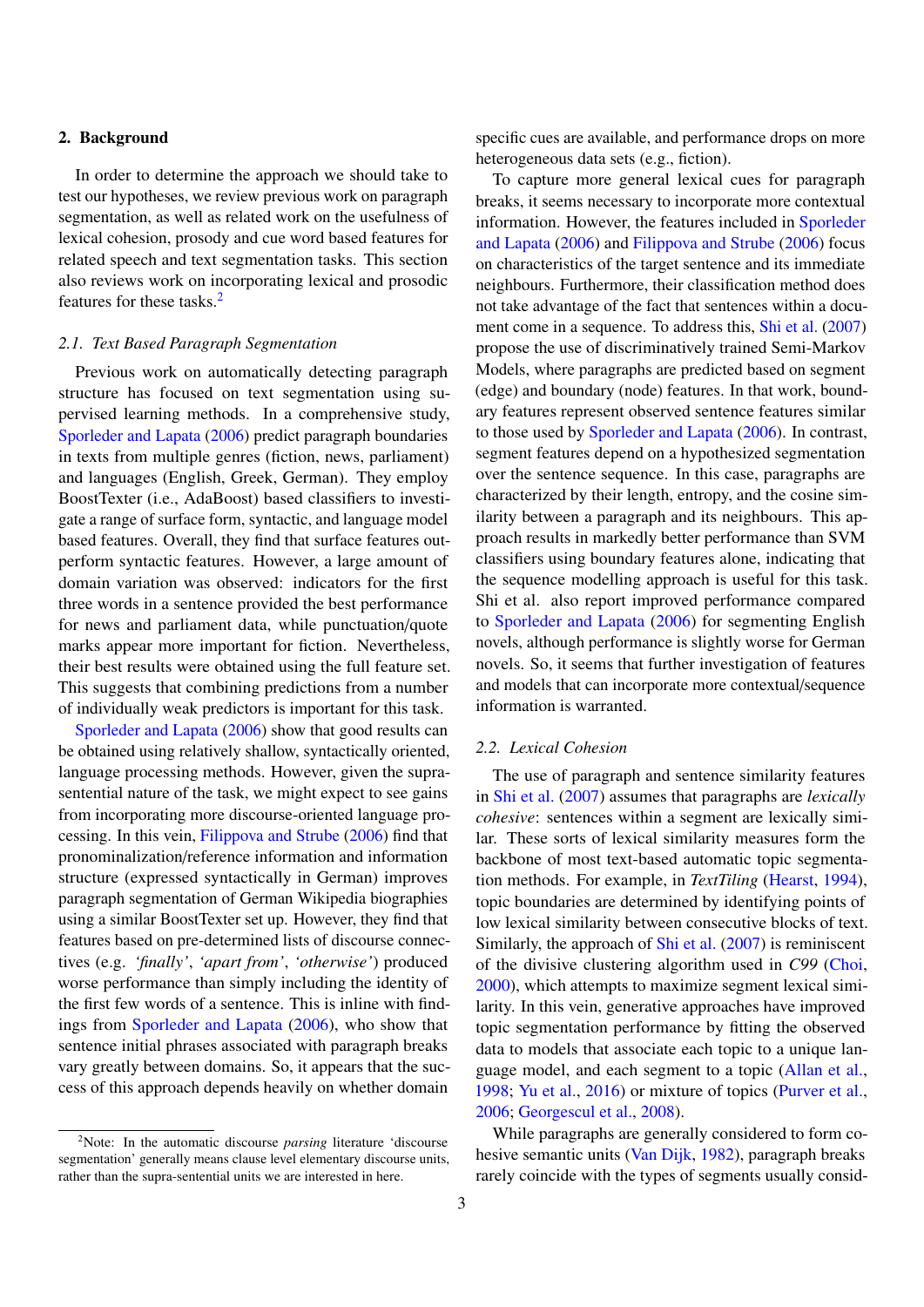ered in automatic topic segmentation (e.g., news stories, meeting agenda items). Analyzing English narratives, [Ji](#page-19-2) [\(2008\)](#page-19-2) shows that paragraph breaks often coincide with more subtle shifts related to time, location, and physical or mental states. Similarly, in an analysis of literary texts, [Giora](#page-19-1) [\(1986\)](#page-19-1) finds that paragraphs introduce new events rather than topics. In this vein, [Sporleder and Lapata](#page-20-2) [\(2006\)](#page-20-2) show that their supervised approach for paragraph segmentation performs better than applying an unsupervised lexical cohesion based topic segmenter [\(Utiyama and Isahara,](#page-21-2) [2001\)](#page-21-2). However, the results in [Shi et al.](#page-20-6) [\(2007\)](#page-20-6) suggest lexical cohesion based features may fare better for paragraphs when used in conjunction with other predictors.

Bag-of-words based similarity measures do not capture the fact that similar concepts can be expressed with different words, and so cannot give us the full story on segment cohesion. As such, similarity measures that account for this, such as Latent Semantic Analysis (LSA) and Latent Dirichlet Allocation (LDA) based topic modelling, have been applied to improve TextTiling and C99 style approaches [\(Choi et al.,](#page-18-5) [2001;](#page-18-5) [Riedl and Biemann,](#page-20-8) [2012\)](#page-20-8). Thus, we would like to know if these representations can better capture lexical shifts associated with paragraph breaks. Similarly, we would like to get an idea of how well unsupervised Bayesian topic segmentation approaches work for paragraph segmentation. Like LDA based TextTiling, *BayesSeg* [\(Eisenstein and Barzilay,](#page-18-0) [2008\)](#page-18-0) focuses on identifying distributional shifts rather than performing topic assignment, and thus makes a good candidate for our task. We would expect these approaches to work well if paragraphs are primarily characterized by changes in word distributions.

#### *2.3. Prosodic Cues for Boundaries*

Text-based studies indicate that lexical cues for paragraph boundaries can be quite domain specific. However, studies of prosody suggest that supra-sentential aspects of speech such as pitch, intensity and timing, may be a source of more robust boundary cues. A number of studies have shown that discourse boundaries are marked by similar prosodic features across speakers and domains. Such studies have consistently observed declination of pitch and intensity through the segment [\(Kreiman,](#page-19-8) [1982;](#page-19-8) [Nakajima](#page-20-9) [and Allen,](#page-20-9) [1993;](#page-20-9) [Geluykens and Swerts,](#page-19-9) [1994;](#page-19-9) [de Looze](#page-18-6) [et al.,](#page-18-6) [2015\)](#page-18-6), reset to higher values at the beginning of new segment [\(Grosz and Hirschberg,](#page-19-10) [1992;](#page-19-10) [Swerts,](#page-20-10) [1997;](#page-20-10) [Tseng et al.,](#page-20-11) [2006\)](#page-20-11), and slower speaking rates near boundaries and pauses between boundaries [\(Lehiste,](#page-19-11) [1982;](#page-19-11) [Smith,](#page-20-12) [2004;](#page-20-12) [Zellers and Post,](#page-21-3) [2009\)](#page-21-3).

The accumulated results suggest that prosodic boundaries share similar features across discourse levels. So we expect to see similar prosodic features at sentence internal phrase boundaries and at topic boundaries, albeit on a larger scale in the latter case. In line with this, [Farrús et al.](#page-18-1) [\(2016\)](#page-18-1) show that these declination, reset and timing properties generally hold over a large corpus of lectures with highly variable lexical/topical content. Boundary features, such as pauses and feature differences across sentences, have been shown to be useful for topic segmentation in the absence of lexical features [\(Shriberg et al.,](#page-20-13) [2000;](#page-20-13) [Levow,](#page-19-12) [2004a;](#page-19-12) [Hirschberg and Nakatani,](#page-19-13) [1998\)](#page-19-13). However, [Far](#page-18-1)[rús et al.](#page-18-1) [\(2016\)](#page-18-1) also show that sentence intrinsic features such as sentence mean fundamental frequency (an acoustic correlate of perceived pitch) can also predict whether a sentence is paragraph final better than chance.

Boundary detectors based on non-lexical features are appealing in that they are less likely to be hurt by automatic transcription errors. In fact, [Swerts and Geluykens](#page-20-14) [\(1993\)](#page-20-14) show that human listeners can detect topical boundaries in instruction monologues where lexical content is obscured by a band-pass filter. Several studies have shown that models using only prosodic and acoustic features can be effective for broad topic segmentation [\(Hirschberg and](#page-19-13) [Nakatani,](#page-19-13) [1998;](#page-19-13) [Levow,](#page-19-14) [2004b;](#page-19-14) [Tür et al.,](#page-20-0) [2001;](#page-20-0) [Hsueh,](#page-19-15) [2008;](#page-19-15) [Wang et al.,](#page-21-4) [2010;](#page-21-4) [Zheng et al.,](#page-21-5) [2012\)](#page-21-5). However, the best performing segmentation approaches for spoken language generally use a combination of acoustic, prosodic and lexical features [\(Tür et al.,](#page-20-0) [2001;](#page-20-0) [Galley et al.,](#page-18-7) [2003;](#page-18-7) [Dielmann and Renals,](#page-18-8) [2007;](#page-18-8) [Hsueh and Moore,](#page-19-16) [2007;](#page-19-16) [Tsunoo et al.,](#page-20-1) [2017\)](#page-20-1). Thus, we expect that incorporation of prosodic features would be helpful for automatic paragraph segmentation.

#### *2.4. Cue Words*

The relationship between discourse related *cue words* or *cue phrases*, such as *'so'*, *'now'*, and *'okay'*, and discourse semantics has been extensively explored from a linguistic perspective [\(Schi](#page-20-15)ffrin, [1987;](#page-20-15) [Hirschberg and Lit](#page-19-4)[man,](#page-19-4) [1994;](#page-19-4) [Knott and Dale,](#page-19-17) [1994,](#page-19-17) *interalia*). Moreover, discourse connectives, such as *'because'* and *'instead'*, can take arguments that span multiple sentences. Thus, we would expect the presence of such cue phrases to be useful for indicating multi-sentence constituents, which may in turn help define paragraph level segments. However, as mentioned above, previous studies have found features based on lists of discourse connectives to be less useful for predicting paragraph boundaries than cue words induced from the data during training [\(Filippova and Strube,](#page-18-2) [2006;](#page-18-2) [Sporleder and Lapata,](#page-20-2) [2006\)](#page-20-2). In fact, such induced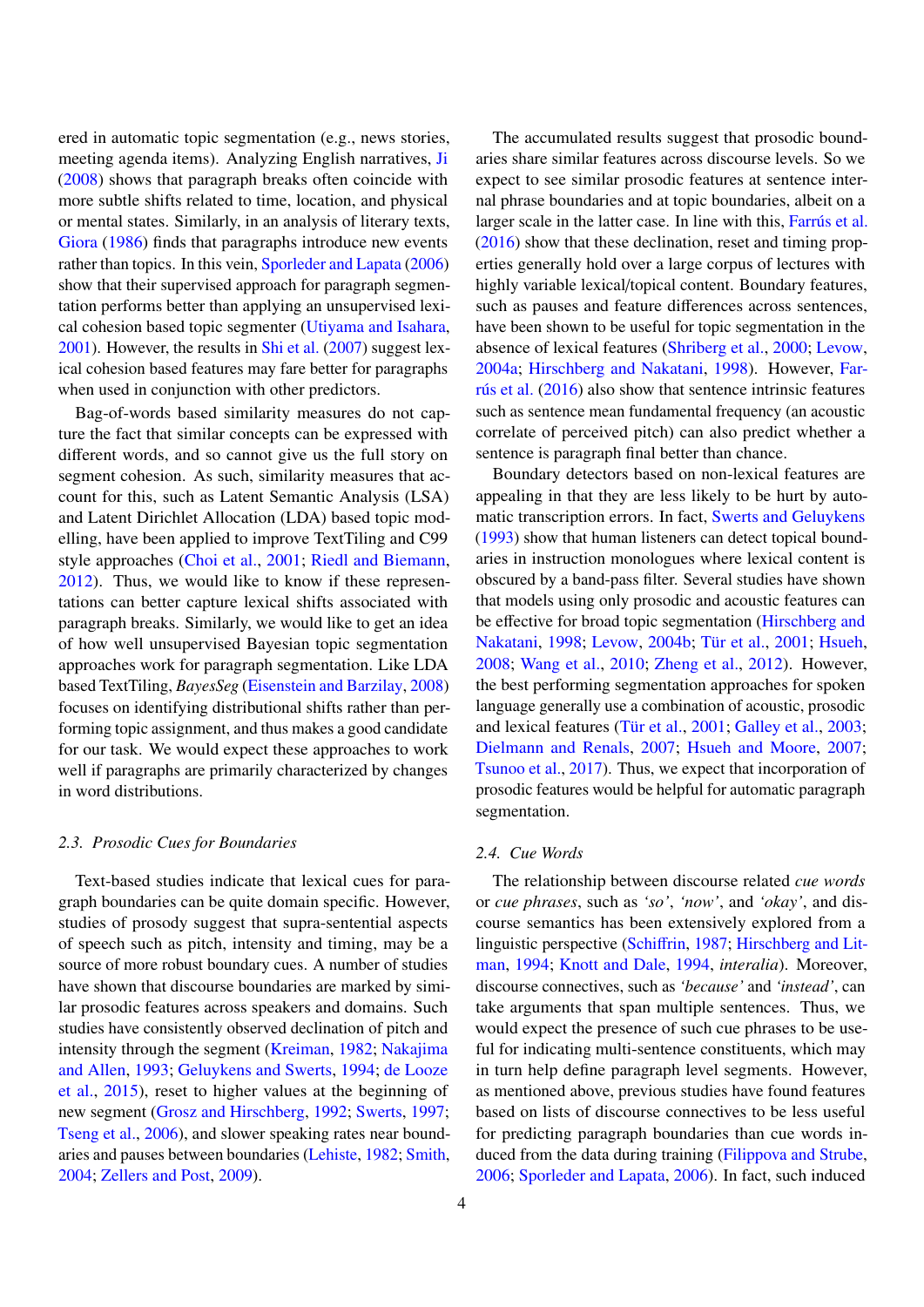cues have been used to improve supervised and unsupervised lexical cohesion based topic segmenters [\(Galley et al.,](#page-18-7) [2003;](#page-18-7) [Rosenberg and Hirschberg,](#page-20-16) [2006;](#page-20-16) [Hsueh et al.,](#page-19-3) [2006;](#page-19-3) [Eisenstein and Barzilay,](#page-18-0) [2008;](#page-18-0) [Dowman et al.,](#page-18-9) [2008\)](#page-18-9).

Interestingly, examination of induced cue phrases suggests that generic discourse connectives such as *'so'*, *'and'*, and *'but'*, are more important in spoken language than written text [\(Eisenstein and Barzilay,](#page-18-0) [2008\)](#page-18-0). Studies on the discourse uses of cue phrases have also shown interactions between cue phrases and prosody in terms of discourse interpretation. For example, [Hirschberg and Litman](#page-19-4) [\(1994\)](#page-19-4) show that the discourse structuring and sentential uses of words such as *'now'* correlate with different prosodic patterns. Thus, we expect the presence of lexical discourse cue phrases to be more predictive in speech segmentation, particularly in conjunction with prosodic features.

#### <span id="page-5-1"></span>*2.5. Feature Fusion*

In general, we expect work on paragraph segmentation to shed light on how structure is cued within topical units via different feature modalities. Previous work on topic and sentence segmentation suggests that different types of lexical and acoustic characteristics will be relevant for identifying different levels of structure. However, how lexical and prosodic features should be combined remains an open question.

A number of previous studies use the concatenation of features across modalities as input to classifiers for topic segmentation, i.e., *early* or *feature level* fusion [\(Gal](#page-18-7)[ley et al.,](#page-18-7) [2003;](#page-18-7) [Hsueh and Moore,](#page-19-16) [2007;](#page-19-16) [Rosenberg and](#page-20-16) [Hirschberg,](#page-20-16) [2006\)](#page-20-16). However, models that integrate different feature families at later stages have improved segmentation performance on different datasets. This is often done by including boundary probabilities estimated from one model as input to another (*decision level fusion*). For example, [Tür et al.](#page-20-0) [\(2001\)](#page-20-0) find that decision level fusion of lexical and prosodic information within an HMM based story segmenter performed better than adding decision information from the lexical model to a prosody based decision tree boundary classifier. Similarly [Dielmann and](#page-18-8) [Renals](#page-18-8) [\(2007\)](#page-18-8) find that allowing modalities to be processed independently and with different sampling frequencies, via a Dynamic Bayesian Network, improves meeting segmentation over a feature fused HMM.

Decision level fusion assumes that lexical and prosodic features present independent knowledge sources. This idea is counterintuitive given previous studies of how prosody can affect discourse meaning [\(Hirschberg and Litman,](#page-19-18) [1987,](#page-19-18) [1994\)](#page-19-4). However, we should note that [Tür et al.](#page-20-0) [\(2001\)](#page-20-0), by design, only include prosodic cues that are

deemed to be relatively unaffected by word identity. Moreover, since lexical knowledge is represented by boundary probabilities in their multimodal decision tree, direct interactions between lexical content and prosodic cues are not modelled. To take advantage of various subtle lexical and prosodic cues, we may need to combine evidence from different feature types at a relatively low level.

Given the previous discussion of suprasentential prosodic patterns and cohesion, we expect that modelling the temporal sequence of features is important for detecting boundaries. Recent work on multimodal sequence modelling tasks suggests that Recurrent Neural Networks (RNNs) are a good candidate for this job. They are also well suited for modelling different types of feature fusion. In terms of speech segmentation, [Tilk and Alumäe](#page-20-17) [\(2016\)](#page-20-17) show that adding pause features to hidden unit outputs from a text only RNN punctuation model improves performance for English and Estonian lecture data. [Klejch et al.](#page-19-19) [\(2017\)](#page-19-19) show that their lexical and acoustic RNN encoderdecoder model outperforms a lexical model for English punctuation. They also find that stochastically masking lexical inputs with acoustic features produces better results than simple feature concatenation. Similarly, [Tsunoo et al.](#page-20-1) [\(2017\)](#page-20-1) show that a hierarchical RNN model combining word embedding features and sentential acoustic features improves on the state-of-the-art methods in news story segmentation. Thus, structured fusion appears to work better than simply concatenating all features at the input level.

Overall, we expect RNN architectures to be expressive enough to allow us to evaluate different feature fusion strategies as well as the implications of sequence modelling for paragraphs. In the experiments that follow, we investigate the usefulness of RNN-based classifiers compared to AdaBoost, SVMs, and Multi-Layer Perceptrons (i.e. feed forward neural networks).

#### <span id="page-5-0"></span>3. Experimental Setup

In the rest of this paper, we present automatic paragraph segmentation experiments on a large corpus of TED talks. The experiments that follow were designed to probe the following questions, as raised by the discussion above.

- What features are useful for paragraph segmentation?
- How can we make use of contextual information?
- How can we best use lexical and prosodic information?
- How well do our methods work on automatically transcribed speech?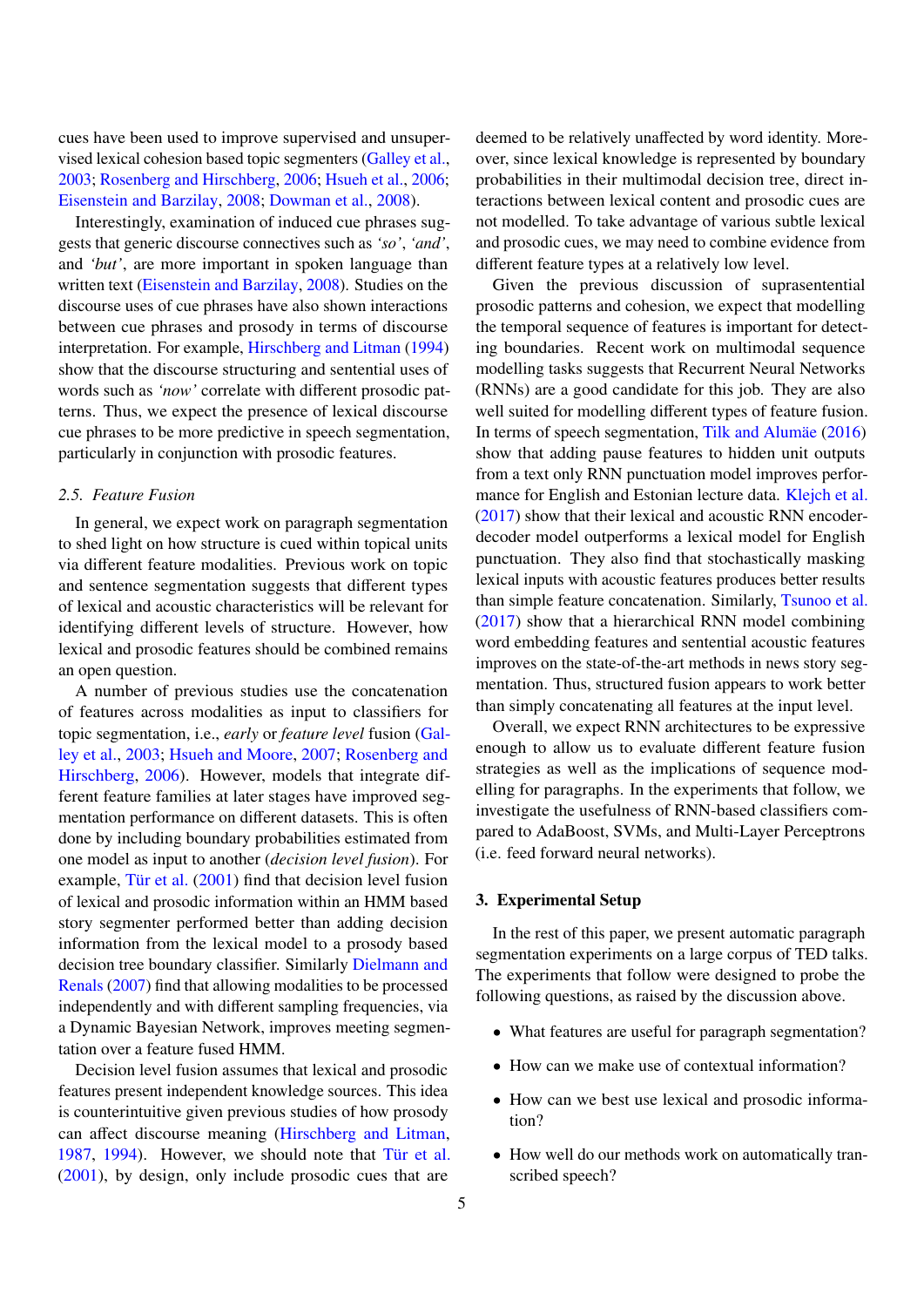We frame our task as a supervised learning problem. More specifically, we aim to predict whether a sentence precedes a paragraph boundary.<sup>[3](#page-6-0)</sup> The experimental setup is described in the following sections.

#### <span id="page-6-2"></span>*3.1. Data*

In this study, we build paragraph boundary detectors based on a set of 1492 TED (Technology, Entertainment, Design) talks published before 2014. These talks vary greatly in style and content. However, they are also generally known for being engaging and coherent. Thus, we expect them to be well structured and less likely to be affected by features of spontaneous speech like disfluencies or incomplete utterances. There is also less need for speakers to employ prosodic features for turn-taking purposes which may obscure the discourse structuring nature of these non-lexical features [\(Kreiman,](#page-19-8) [1982;](#page-19-8) [Geluykens](#page-19-9) [and Swerts,](#page-19-9) [1994;](#page-19-9) [Gravano,](#page-19-20) [2009\)](#page-19-20). The data set includes 1156 speakers who have a variety of English accents. As the talks span a wide variety of topics and genres, we also expect the lexical content of these talks to be less stylized than news broadcasts or agenda driven meetings. Thus, we would expect boundary indicating cues learned from this data to be more general.

Talks are 15 minutes long on average, so transcriptions generally benefit from paragraph segmentation. Each talk has been manually transcribed and includes punctuation and paragraph breaks. Transcribers are not given strict rules about paragraph structure. However, they do listen to the audio stream to help determine when paragraph breaks should occur. $4$  We excluded talks consisting of only one paragraph (e.g. talks that are primarily musical performances or demonstrations). Altogether, the data set includes 210403 sentences and 33481 paragraphs with an average of 6 sentences per paragraph. We perform a random 90/10/10 split over the talks in the data set to form training, development and test partitions.

Sentence boundaries are detected based on transcribed punctuation using the Stanford CoreNLP sentence splitter [\(Manning et al.,](#page-19-21) [2014\)](#page-19-21). We use the same toolkit to obtain Part-of-Speech (POS) tags, parse trees, and co-reference information. We obtain word timings through Viterbi forced alignment using an automatic speech recognition system. Word timings are used to assign sentence boundary times. Given the aligned transcript, we extract various lexical and prosodic features as described in the following section and summarized in Tables [1,](#page-7-0) [2,](#page-7-1) and [3.](#page-8-0)

#### *3.2. Prosodic Features*

We use Praat [\(Boersma,](#page-18-10) [2001\)](#page-18-10) to extract Fundamental Frequency (F0) and intensity contours from the audio at 10 ms intervals. Here, F0 provides a measurable acoustic correlate of pitch, while intensity is a correlate of perceived loudness. To minimize errors in F0 estimation, we employed the method described in [Evanini and Lai](#page-18-11) [\(2010\)](#page-18-11) to set F0 parameter settings, as well as octave jump removal and linear interpolation through unvoiced segments. We normalize F0 and intensity values so that zero values represent speaker mean values for a talk. We subtract the speaker mean for intensity normalization, while F0 values are converted to log-scaled (semitone) values relative to speaker mean F0 value (Hz).

Based on our previous analysis of paragraph prosody [\(Farrús et al.,](#page-18-1) [2016\)](#page-18-1), we calculated aggregate statistics over the F0 and intensity contours of each sentence and the first and last words of each sentence (Table [1,](#page-7-0) states) including the mean, standard deviation, maximum, minimum, median, slope, quantiles, and range (difference between the 99th and 1st quantile values). Slope values are calculate using linear regression on the F0 and intensity values for the frame-level time sequence corresponding to the segment of interest. We also include the first five Legendre polynomial decomposition coefficients estimated over a given segment. The coefficients characterise the contour shape (e.g., bias, slope, convexity) and have been shown to be useful for detecting prosodic prominence [\(Kochanski](#page-19-22) [et al.,](#page-19-22) [2005\)](#page-19-22). For timing features, we include the duration of the sentence, the number of words, the speaking rate (words per second), and the durations of pauses before and after the target sentence.

To better understand how different aspects of prosody indicate structure we experiment with different feature sets: (i) timing based features only (TIMING), (ii) sentence intrinsic  $F_0$  and intensity features from the target sentence (TAR-GET), (iii) feature differences between the target sentence and the immediately preceding and following sentences, together with timing features ( $\rho$ IFF), (iv) timing, target sentence intrinsic features, and difference features, as well as TARGET features for sentences/words immediately preceding and following the target (prosopy). To specifically understand the contribution of  $T_{MING}$  features, we also look at the full prosodic feature set without timing features. Based on [\(Farrús et al.,](#page-18-1) [2016\)](#page-18-1), we expect difference features to be the most indicative of paragraph boundaries. However, we would like to see if different model architectures are capable of making use of other prosodic features for this task. The feature sets are summarized in Table [1.](#page-7-0)

<span id="page-6-1"></span><span id="page-6-0"></span> $3$ These experiments extend the work presented in [Lai et al.](#page-19-5) [\(2016\)](#page-19-5). <sup>4</sup>p.c. TED translation team.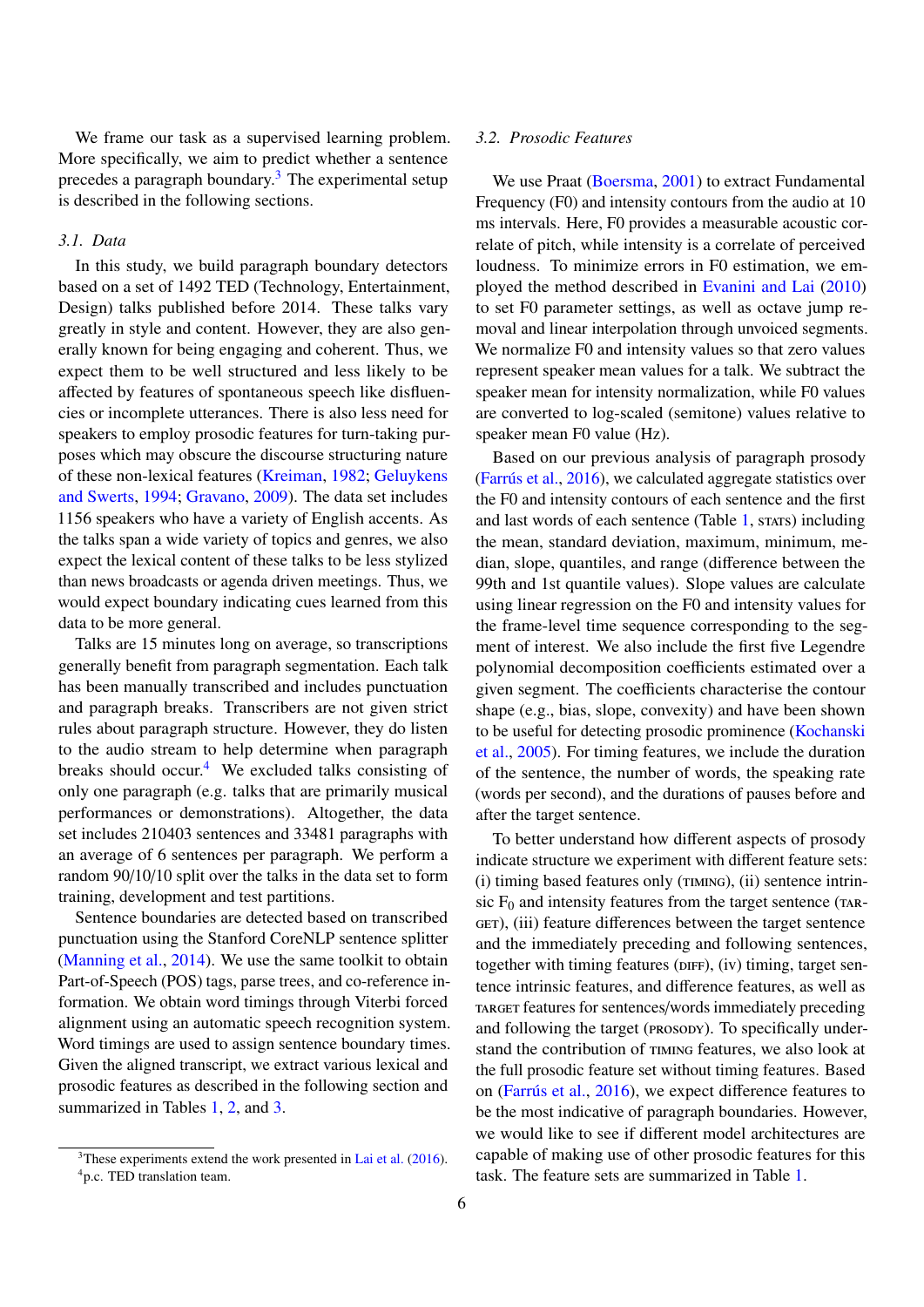|                | <b>Prosodic Features</b>                      |                 | <b>Lexical Baseline Features</b>                                     |
|----------------|-----------------------------------------------|-----------------|----------------------------------------------------------------------|
| <b>STATS</b>   | Calculated over $F_0$ and intensity contours: | CW              | 1st, 2nd, 3rd word indicators,                                       |
|                | • mean, std dev, max, min, range, slope       |                 | Cue phrase indicators (Knott, 1996)                                  |
|                | • Quantiles (%): 1, 2.5, 25, 50, 75, 97.5, 99 | <b>BOW</b>      | Bag-of-Words indicators                                              |
|                | • 1st-5th Legendre coefficients               | <b>LSX</b>      | average word entropy,                                                |
| <b>TARGET</b>  | For target sentence:                          |                 | sentence probability                                                 |
|                | • STATS for whole target sentence             |                 | number of phrases,                                                   |
|                | • stars for first and last words of target    |                 | parse tree top level children,                                       |
|                | • target first and last word differences      |                 | branching factor,                                                    |
| <b>TIMING</b>  | For target sentence:                          |                 | parse tree depth,                                                    |
|                | • Number of words, speaking rate              |                 | part-of-speech tag counts,                                           |
|                | • sentence duration                           |                 | number of words,                                                     |
|                | • previous and next pause durations           |                 | relative position in doc,                                            |
| <b>DIFF</b>    | Differences in stats between:                 |                 | final punctuation,                                                   |
|                | • previous and target sentence                |                 | quote in previous,                                                   |
|                | • target and next sentence                    |                 | quote in target,                                                     |
|                | • target first word and preceding word        |                 | incomplete quote,                                                    |
|                | • target last word and following word         | <b>BASELINE</b> | CW, BOW, LSX                                                         |
|                | TIMING features                               |                 |                                                                      |
| <b>PROSODY</b> | TARGET, TIMING, DIFFERENCE,                   |                 | Table 2: Summary of lexical baseline features based on Sporleder and |

<span id="page-7-0"></span>previous/next sentence TARGET features

Table 1: *Summary of prosodic features and feature subsets.*

#### *3.3. Lexical Baseline and Cue Word Features*

For the supervised lexical baseline (BASELINE), we extract features based on those used for paragraph segmentation of texts in [Sporleder and Lapata](#page-20-2) [\(2006\)](#page-20-2). The features fall into three categories: surface form, syntactic form, and language model based complexity features. Language models were estimated on the training partition using KenLM (1 to 5-grams) [\(Heafield,](#page-19-23) [2011\)](#page-19-23) using modified Kneser-Ney smoothing without pruning. As in [Sporleder and Lapata](#page-20-2) [\(2006\)](#page-20-2), the language models were used to estimate average word entropy and sentence probabilities. The individual features are listed in Table [2,](#page-7-1) but we refer the reader to [Sporleder and Lapata](#page-20-2) [\(2006\)](#page-20-2) for more details. [Lai et al.](#page-19-5) [\(2016\)](#page-19-5) found that using the full baseline feature set performed better than models based on subsets of features, e.g. syntactic, surface, and language model based features. Since the current work is primarily interested in exploring the usefulness of discourse related features, here we focus on the full baseline set, cue words (cw), and bag-of-words (bow) features.

From the lexical baseline features we identify two types of cue word related features (cw). We record the first three words of the sentence (i.e., three 1-hot encodings, excluding words that occur less than 100 times). We also include binary indicators for the presence of any cue phrases at beginning, middle and end of the sentence from the list in

<span id="page-7-1"></span>*[Lapata](#page-20-2) [\(2006\)](#page-20-2).*

[Knott](#page-19-24) [\(1996\)](#page-19-24). We are specifically interested in the performance of these cue word features relative to bag-of-words features over the entire sentence (bow, *k*-hot encoding). To look at how word identity features perform compared to other derived features in the baseline, we also report performance when combining cue word and bag-of-words features (cw+bow), as well as the effect of their removal from the baseline set  $(Lsx)$ .

# *3.4. Lexical Cohesion Features*

To examine the performance of lexical cohesion measures (COH), we look at the differences in topical and lexical similarity around potential boundary points based on various sentence vector representations (SENT VEC). These include Latent Dirichlet Allocation (LDA) [\(Blei et al.,](#page-18-12) [2003\)](#page-18-12), Latent Semantic Analysis (LSA) [\(Deerwester et al.,](#page-18-13) [1990\)](#page-18-13), and TF.IDF representations of the transcript. We also extract sentence representations based on neural-network language models using the document vector approach of [Le and Mikolov](#page-19-25)  $(2014)$  ( $p2v$ ). The LSA and  $p2v$  models were trained using Gensim (Rehurt and Sojka, [2010\)](#page-20-18). LDA models were fit using Mallet [\(McCallum,](#page-19-26) [2002\)](#page-19-26). In the training stage, individual talks were treated as documents. The words in each document were lemmatized and words that occurred in more than half of the talks were excluded. Numeric vector representations were assigned to individual sentences using these models (100 dimensional vectors for  $LDA$ , LSA, and  $D2v$ ). Models were fit using only the training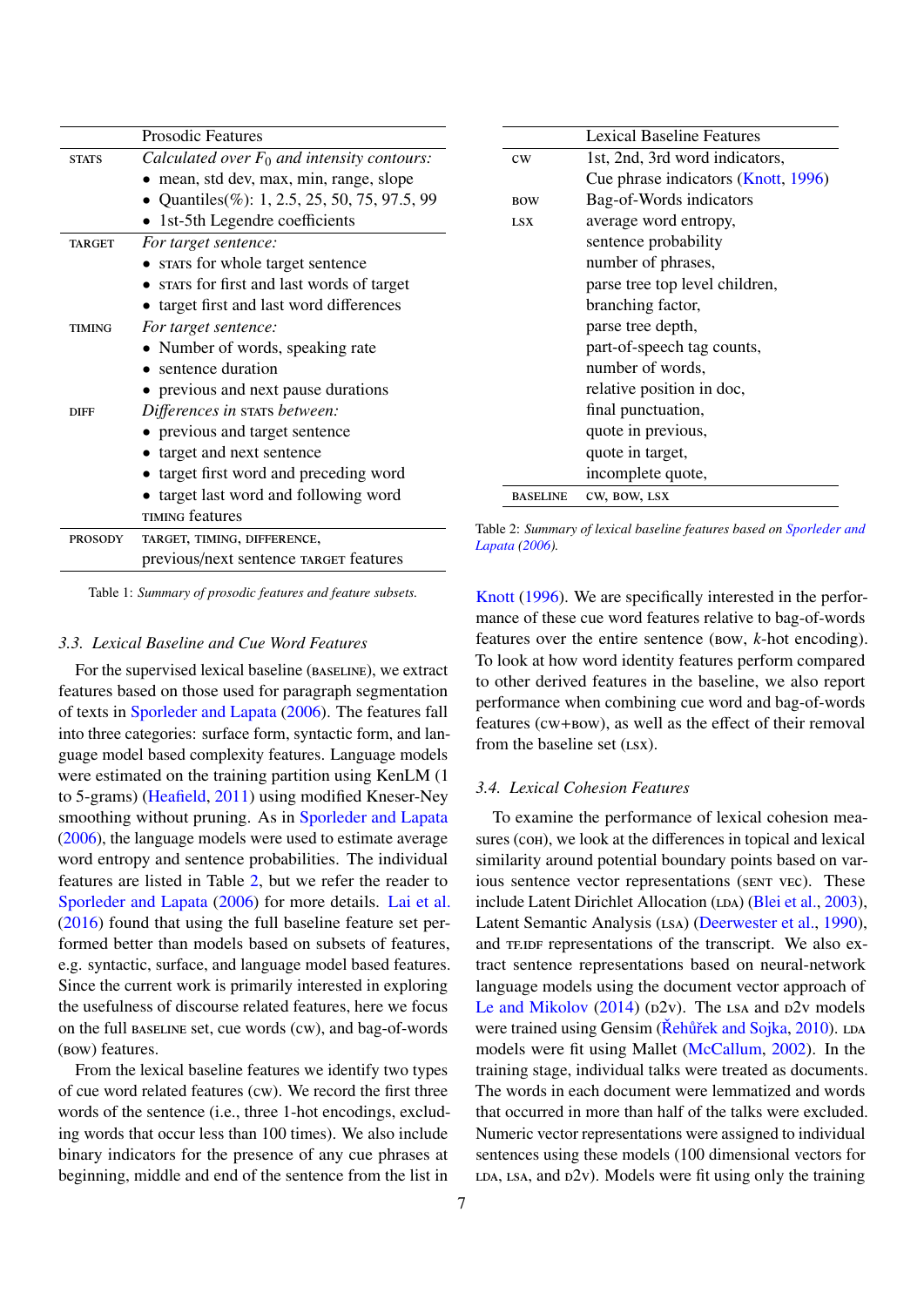|                 | Lexical Cohesion Features                    |  |  |  |
|-----------------|----------------------------------------------|--|--|--|
| <b>SENT VEC</b> | LDA, LSA, $D2v$ , TF.IDF $(100 \text{ dim})$ |  |  |  |
| <b>SIM</b>      | Comparing windows before/after target:       |  |  |  |
|                 | • Smoothed similarity                        |  |  |  |
|                 | • Text Tiling depth score                    |  |  |  |
|                 | Target sentence similarity with:             |  |  |  |
|                 | • Previous $1-3$ sentences                   |  |  |  |
|                 | • Next 1-3 sentences                         |  |  |  |
| <b>CHAIN</b>    | Lexical chain cohesion scores for:           |  |  |  |
|                 | • all lemmas,                                |  |  |  |
|                 | • non stopword lemmas,                       |  |  |  |
|                 | • lemmas with freq $> 1$ ,                   |  |  |  |
|                 | $\bullet$ co-referenced entities             |  |  |  |
| сон             | SIM for each SENT VEC type,                  |  |  |  |
|                 | CHAIN                                        |  |  |  |

<span id="page-8-0"></span>Table 3: *Summary of lexical cohesion features. Vector similarity is measured using cosine distance. A window size of 3 sentences is used except where noted.*

#### partition of the data.

As in TextTiling [\(Hearst,](#page-19-27) [1997\)](#page-19-27), we obtain similarity scores by summing sentence vectors falling inside the fixed windows (i.e., 3 sentences) before and after the target sentence, and then calculating the cosine similarity between these two vectors. We record the (moving-average) smoothed similarities across the boundary, as well as Text-Tiling depth scores. The latter measures the relative difference between the current similarity score and the closest 'peaks' in similarity to the left and right of the target sentence. A window size of 3 was used based on initial experiments using TextTiling for paragraph segmentation. We also include the cosine similarity of each target sentence vector with respect to the three previous and following sentences for a more local measurement of lexical change.

Besides topic model based features, we also measure cohesion based on lexical chains, i.e., word repetitions across sentences [\(Hearst,](#page-19-6) [1994;](#page-19-6) [Galley et al.,](#page-18-7) [2003\)](#page-18-7). We calculate lexical chain cohesion scores (chain) as the cosine similarity between the lexical chains in sentences before and after the potential boundary (i.e., rather than using all the lexical items in those windows). As in [Galley et al.](#page-18-7) [\(2003\)](#page-18-7), chains are weighted by the term frequency and compactness (i.e., log document length/chain length). We include separate features for chains based on all lemmas, lemmas that occur more than once, non-stopword lemmas, and chains based on automatically detected co-reference relations.

#### *3.5. Baseline Classifiers*

#### *3.5.1. Unsupervised Baselines*

For reference, we provide results based on well established unsupervised segmentation methods: BayesSeg [\(Eisenstein and Barzilay,](#page-18-0) [2008\)](#page-18-0) on raw text input, as well as TextTiling and C99 based on sentence-level bags of words. In both cases we allow the segmenter to automatically determine the number of boundaries. We also use TextTiling and C99 with  $LDA$ ,  $LSA$ ,  $D2v$  and  $TFIDF$  inputs. We use a block size of 3 sentences for TextTiling, and a mask size of 3 for C99. To help interpret their performance, we also give results for random and majority class segmentations [\(Niekrasz and Moore,](#page-20-19) [2010\)](#page-20-19).

#### *3.5.2. Baseline Supervised Classifiers*

To compare with the supervised approach of [Sporleder](#page-20-2) [and Lapata](#page-20-2) [\(2006\)](#page-20-2), we build classifiers using *AdaBoost* with decision stump estimators [\(Zhu et al.,](#page-21-6) [2009\)](#page-21-6). In this learning method, predictions are made via a linear combination of predictions from a number of potentially weak estimators (i.e., decision stumps). The weight assigned to each estimator is determined by their predictiveness with respect to the training input. In each learning iteration, examples that are misclassified in the previous round are given more weight (cf. boosting). Thus, we expect this method to work well in tasks where features are individually weak predictors.

We compare this with linear kernel *Support Vector Machine (SVM)* classifiers [\(Fan et al.,](#page-18-14) [2008\)](#page-18-14). These were previously used in [Farrús et al.](#page-18-1) [\(2016\)](#page-18-1) to investigate the predictiveness of prosodic features for identifying paragraph boundaries. However, in that work, combining all prosodic features produced worse performance than the best individual predictor. Since AdaBoost is designed to combine weak predictors effectively, we expect AdaBoost classifiers to have better performance than SVM classifiers.

AdaBoost and SVM classifiers were built using Scikit-Learn [\(Pedregosa et al.,](#page-20-20) [2011\)](#page-20-20). We tune hyper-parameters on the development set. For the SVMs, this is the regularization parameter *C*. For AdaBoost, we leave the learning rate at the default value (1.0), but tune the number of estimators (powers of 2 between 16 and 512).

#### *3.5.3. Neural Network Classifiers*

To investigate the ability of neural network based classifiers to model different feature interactions, we also perform experiments using *Multi-Layer Perceptrons (MLPs)* and *Long Short-Term Memory Recurrent Neural Networks (LSTM-RNNs)*. Each layer of an MLP consists of a number of hidden units (neurons) which are densely connected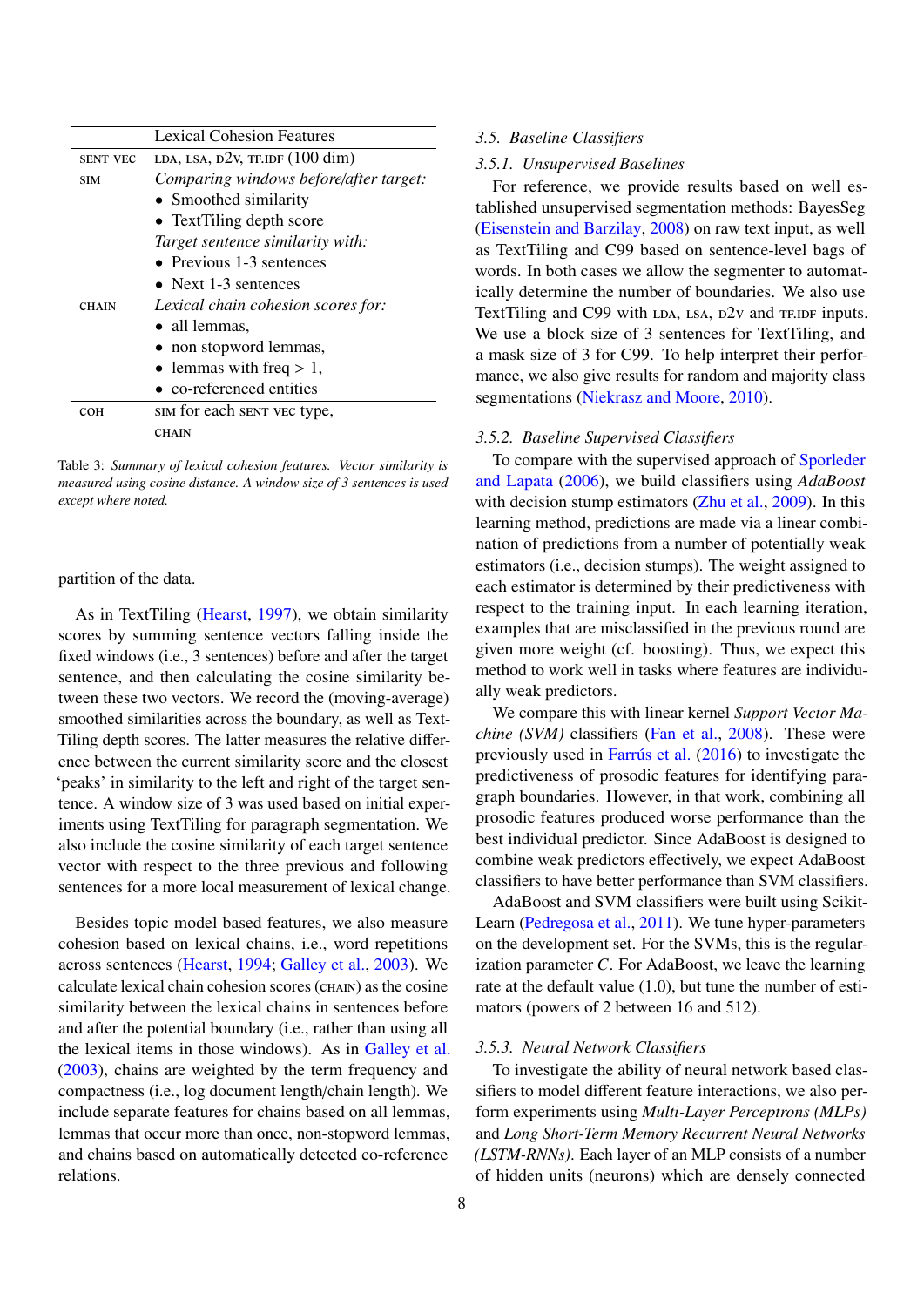to a vector of input features. Each hidden unit acts as a function whose output is the weighted sum of the input features. Non-linear functions may also then be applied to those outputs. This allows us to model complex, potentially non-linear interactions between input features.

In Recurrent Neural Networks [\(Elman,](#page-18-15) [1990\)](#page-18-15), sequence information is modelled by feeding in the (weighted) hidden unit outputs generated from the input at the previous time step, alongside that of the current time step. This, in effect, allows the layer to retain memory of previous items in the sequence. This approach can also be used to model the sequence backward in time. Combining forward and backward RNNs over a sequence allows us to build up contextual representations in both time directions. This is potentially important for this segmentation task, since previous work suggests features of interest can straddle both sides of boundaries.

Several RNN variants have been proposed that add more structure to hidden units. Most prominently, in Long Short-Term Memory RNN (LSTM) hidden units are structured as memory cells with input, output, and forget gates [\(Hochre](#page-19-28)[iter and Schmidhuber,](#page-19-28) [1997\)](#page-19-28). This allows control over whether past context is used in computing the current outputs. Thus, we compare forward only LSTMs (LSTMs) with Bi-directional LSTMs (BLSTMs) in the following experiments to investigate the benefits of a more direct sequence modelling approach to incorporating contextual information. We refer the reader to [Goldberg](#page-19-29) [\(2017\)](#page-19-29) for a detailed introduction to MLPs and RNNs.

Neural network models were implemented using Keras [\(Chollet,](#page-18-16) [2015\)](#page-18-16) and Tensorflow [\(Abadi et al.,](#page-18-17) [2016\)](#page-18-17). In these experiments, we use tanh activations and sigmoid output layers for both MLPs and BLSTMs. We use a grid search to select the number of hidden units (16 to 512 units) and layers (1 to 4) using the development set. We keep the number of hidden units the same for every layer. Since our outputs are binary, we train our networks with respect to cross-entropy loss using the RMSProp optimizer. To help prevent overfitting we employ dropout: 30% of the hidden unit outputs on each layer are randomly set to zero during training. We also perform early stopping based on development set loss.

#### <span id="page-9-0"></span>*3.6. Input Context Sequences*

To get a better idea of how well context is used in different approaches, we perform experiments varying the amount of input context. More specifically, we add features from (1 to 4) previous and next sentences around every sentence in our corpus (zero padding at talk boundaries). This then forms a sequence of (3 to 9) input feature

vectors which are used as input to the LSTM-based models. Model weights are trained using backpropagation over the network unrolled over the given sequence. The LSTM models make paragraph boundary predictions for every element in the input sequence. We use all such predictions when calculating losses during training, but we only use predictions for the target sentence when evaluating performance on the test set. For the MLP, AdaBoost and SVM models, we simply concatenate all vectors in the sequence to form one 'flat' input vector. The output then corresponds to the prediction for the center sentence in the input window. We treat the context size as a hyperparameter and tune this on the development set except where noted.

# *3.7. Feature Fusion*

We investigate lexical and prosodic feature fusion at different levels by examining different BLSTM architectures as shown in Figure [1.](#page-10-1) For feature level fusion, we concatenate all features as input to a single BLSTM. For *decision level fusion*, we train separate lexical and prosodic BLSTMs, and make the final decision based on their separate class probability estimates. We also investigate whether learning separate feature representations for individual feature subsets before fusion improves performance. In this case, we combine the final hidden layer outputs, as opposed to output probabilities, from separate lexical and prosodic BLSTM models before making the final decision (*intermediate fusion*, cf. score fusion in [Nandakumar et al.](#page-20-21) [\(2008\)](#page-20-21)).

We use the best models for different feature sets as identified in the BLSTM feature level fusion experiments above. We compare cases where we make the final decision immediately after fusion, or whether we allow multiple BLSTM layers to intervene.

#### *3.8. ASR Transcripts*

To investigate the effect of transcription errors on our lexical features, we also apply our paragraph segmenters (trained on manual transcripts) to outputs of several ASR systems. ASR outputs for TED talks come from various systems developed at the University of Edinburgh [\(Bell](#page-18-18) [et al.,](#page-18-18) [2017\)](#page-18-18). The systems display a wide variety of word error rates (10–50%). In the experiments below, we use the same sentence segmentation as for the manual transcripts. We apply a machine translation (text) based punctuation restoration system to obtain capitalization (to aid coreference resolution) and sentence internal punctuation (for lexical baseline features). In this case, prosodic features were extracted based on the ASR word timings.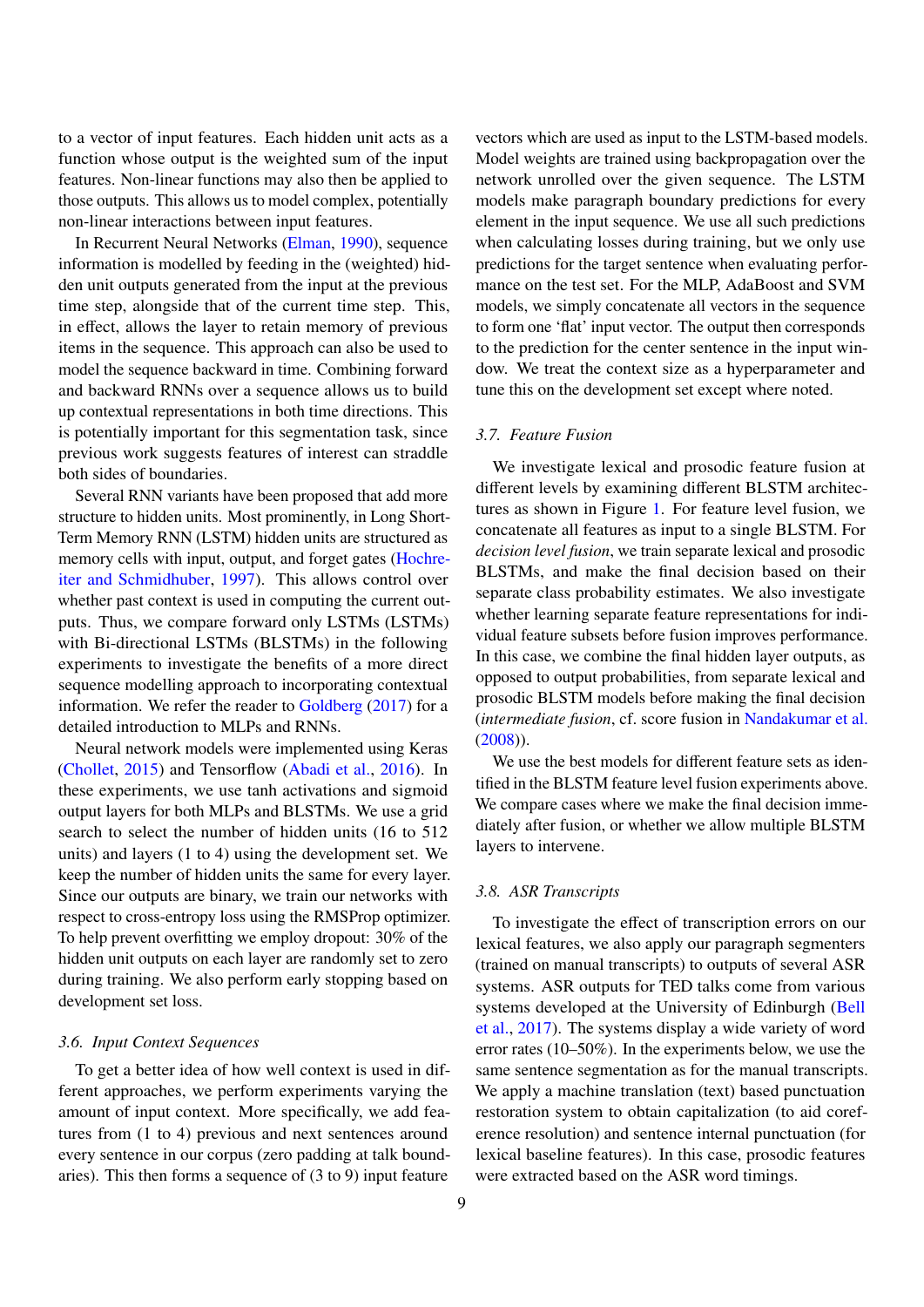

<span id="page-10-1"></span>Figure 1: *Feature Fusion Architectures. Dotted arrows indicate that multiple layers of the same type, where the number of layers is treated as a hyperparameter and tuned on the development set.*

As the ASR systems used here were also trained on TED data, in these experiments we repartition the data to use the 27 talks in the ASR test sets (dev2010, tst2010, tst2011) as our paragraph segmentation test set. All other talks were split 90/10 into training and development data. Paragraph segmenters were retrained using the hyperparameter settings selected in the experiments with manual transcripts.

#### *3.9. Evaluation Metrics*

To evaluate our results we initially use standard segmentation metrics:  $P_k$  [\(Beeferman et al.,](#page-18-19) [1999\)](#page-18-19) and WindowDiff (WD) [\(Pevzner and Hearst,](#page-20-22) [2002\)](#page-20-22). Both metrics measure segmentation error using a sliding window (size *k*) through a document. For  $P_k$ , a penalty of 1 is added if a boundary is predicted for a no-boundary window or vice versa. For WD, a penalty of 1 is added if the predicted number of boundaries does not match the ground truth. The summed penalties are normalized by the total number of windows to produce an error probability, with 0 indicating a perfect segmentation (i.e., lower  $P_k$  and WD scores are better).

These standard metrics are known to be biased towards segmentations with very few predicted boundaries or edge clumping. Thus, following [Niekrasz and Moore](#page-20-19) [\(2010\)](#page-20-19), we also report  $k-\kappa$ , a version of  $P_k$  which is explicitly corrected for chance agreement. We also extend the document sequence with *k*-1 zeros (no boundary) at either end to

ameliorate the edge bias problem. We use *k*=3 following the standard practice of using half the average segment length for the dataset. For *<sup>k</sup>*-κ, scores of -1, 0, and 1 represent perfect disagreement, chance and perfect agreement respectively. To examine the significance of differences between models, we use Paired Permutation Tests over *<sup>k</sup>*-κ [\(Yeh,](#page-21-7) [2000;](#page-21-7) [Smith,](#page-20-23) [2011\)](#page-20-23), with *<sup>p</sup>* < <sup>0</sup>.<sup>05</sup> as the criteria for statistical significance. Any mention of significant differences in the following refers to a statistically significant difference according to this test.

#### <span id="page-10-0"></span>4. Results

In the following, we report results of various approaches for automatically predicting paragraph boundaries. The evaluation metrics we show represent TED talk test set results only (cf. Section [3.1\)](#page-6-2).

#### *4.1. Text-Based Unsupervised Baselines*

Table [4](#page-11-0) shows various unsupervised baseline results for various vector representations of the text. As expected, *<sup>k</sup>*-κ is close to zero for both of these baselines. For both C99 and TextTiling, the TF.IDF based approaches perform better than  $LDA$ ,  $LSA$ ,  $D2v$  and Bag-of-Words (bow) based approaches. C99 results are generally better than TextTiling in terms of *<sup>k</sup>*-κ, but worse in terms of WD. This reflects a higher recall but also a higher false positive rate for the former. Overall, the Bayesian topic modelling approach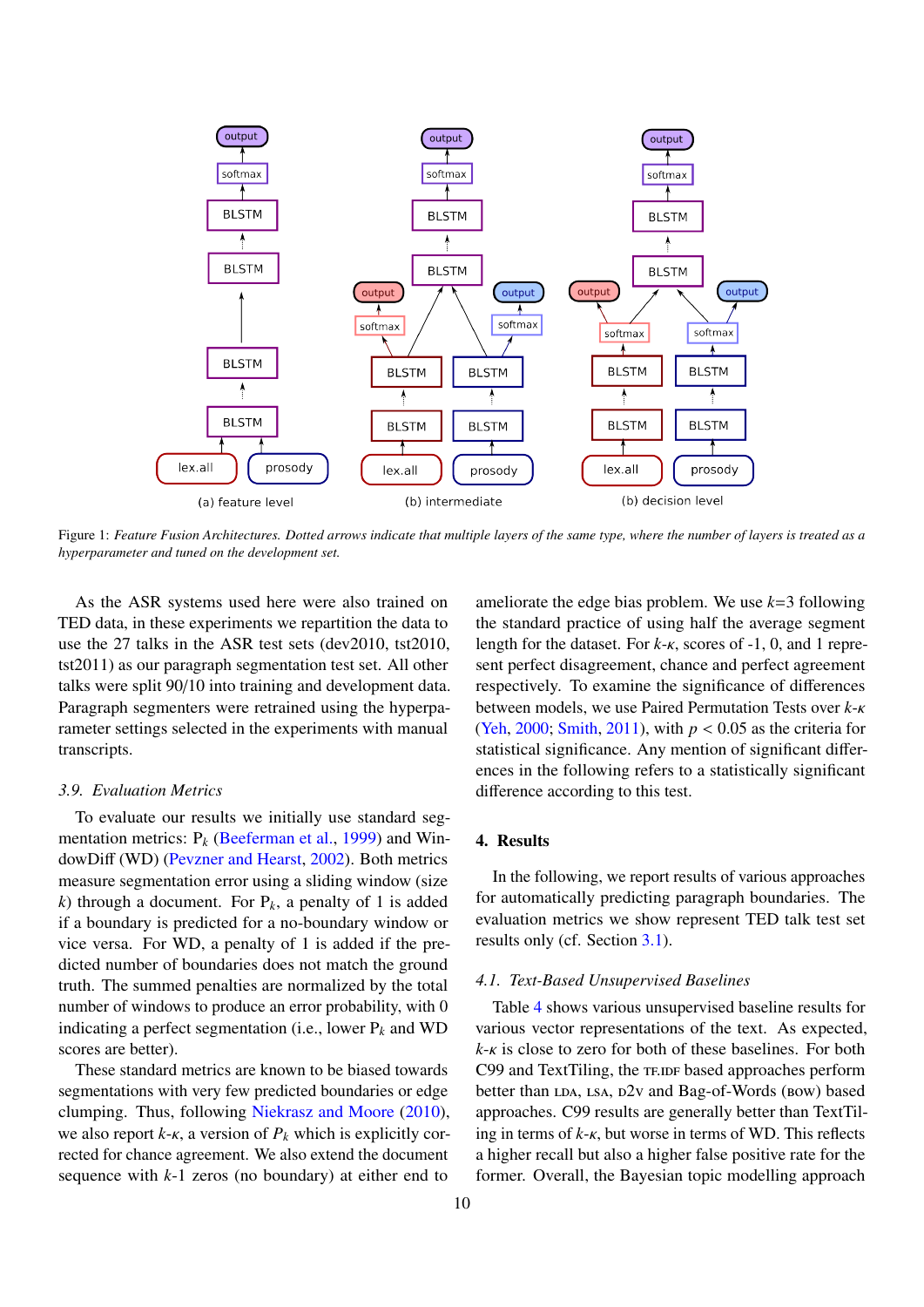| Classifier | Features      | $P_k$ | <b>WD</b> | $k - \kappa$ |
|------------|---------------|-------|-----------|--------------|
| Majority   | n/a           | 0.41  | 0.41      | 0.00         |
| Random     | n/a           | 0.45  | 0.50      | 0.03         |
| TextTiling | TE.IDF        | 0.40  | 0.41      | 0.11         |
|            | <b>LDA</b>    | 0.42  | 0.44      | 0.09         |
|            | <b>LSA</b>    | 0.43  | 0.45      | 0.09         |
|            | p2v           | 0.44  | 0.46      | 0.09         |
|            | <b>BOW</b>    | 0.46  | 0.48      | 0.04         |
| C99        | <b>TE.IDF</b> | 0.39  | 0.41      | 0.12         |
|            | p2v           | 0.43  | 0.44      | 0.10         |
|            | <b>LDA</b>    | 0.45  | 0.49      | 0.10         |
|            | <b>LSA</b>    | 0.45  | 0.51      | 0.10         |
|            | <b>BOW</b>    | 0.47  | 0.57      | 0.06         |
| BayesSeg   | text          | 0.40  | 0.50      | 0.16         |

<span id="page-11-0"></span>Table 4: *Unsupervised baseline test set results. The majority class baseline predicts no boundaries anywhere. For P<sup>k</sup> and WD scores, lower scores indicate better performance. For k-*κ*, higher scores indicate better performance.*

(BayesSeg) performed the best in terms of *<sup>k</sup>*-κ, although it appears to suffer in WD terms from a higher false positive rate. Overall, we see that these unsupervised lexical cohesion based methods can detect some boundaries, and abstract representations help compared to bags-of-words. However, the observed performance is generally low, supporting the hypothesis that lexical similarity is a weak indicator of paragraph structure.

#### *4.2. Feature Set Comparisons*

In the following, we present results examining the performance of prosodic and lexical feature subsets, as well as combinations of lexical and prosodic features. Given the problems with  $P_k$  and WD outlined above, we focus on *<sup>k</sup>*-κ results in our comparisons. Differences in *<sup>k</sup>*-κ in the results discussed in the text below were found to be statistically significant ( $p < 0.05$ ), except where noted.

# *4.2.1. Prosodic Features*

Results from different prosodic feature sets are shown in Table [5.](#page-11-1) Using the full prosodic feature set (prosony) performed the best across all classifier types. Prosodic difference features (DIFF) are clearly an important part of this. However, target sentence intrinsic features (i.e., TARGET) are also useful for this task in conjunction with difference features (i.e., DIFF < PROS ALL). Removing TIMING features from the full prosodic feature set reduces performance considerably, but again there is clearly still some useful information in the non-timing features. This confirms the idea that multiple aspects of sentence prosody are required for this task.

| Input                 | <b>ADABOOST</b> | <b>BLSTM</b> | <b>LSTM</b> | MLP  | <b>SVM</b> |
|-----------------------|-----------------|--------------|-------------|------|------------|
| <b>TARGET</b>         | 0.12            | 0.16         | 0.06        | 0.12 | 0.01       |
| <b>TIMING</b>         | 0.15            | 0.20         | 0.15        | 0.19 | 0.03       |
| <b>DIFF</b>           | 0.19            | 0.24         | 0.21        | 0.21 | 0.11       |
| <b>PROSODY</b>        | 0.22            | 0.27         | 0.22        | 0.25 | 0.12       |
| $w$ / <i>O</i> TIMING | 0.10            | 015          | 0.14        | 012  | 0.07       |

<span id="page-11-1"></span>Table 5: *Prosodic features: Test set results for the full prosodic feature set* prosody *and subsets:* target *sentence F*<sup>0</sup> *and intensity features,* timing *features including pausing, and* diff*erences between the target and previous*/*next sentences. The last row shows the e*ff*ect of removing the* timing *features from the full prosodic feature set. Larger k-*κ *values indicate better performance.*

Using the BLSTM with the full prosodic feature set (prosody) performs the best overall. As expected, the neural network approaches generally perform better than the baseline AdaBoost and SVM classifiers. It appears that the prosodic difference features were better utilized by the SVM than duration (i.e., TIMING) based features or sentence intrinsic features, even when context was available. These results suggest that some notion of feature composition is necessary to get the most out of non-difference features for this task. The forward LSTM results are always worse than the bidirectional version and the context dependent MLP. The difference is especially pronounced for the model that doesn't include any contextual DIFFERENCE features (i.e., TARGET). The fact that the MLP is able to recover relevant information from context where the forward LSTM cannot, indicates that some post-target information is necessary in this task setup.

# *4.2.2. Lexical features*

Table [6](#page-13-0) shows the results for experiments with lexical feature subsets. The lexical baseline models perform better than prosody based models for all classifiers except the LSTM. In general, lexical cohesion features perform better than chance, but are still quite weak compared to the other feature sets. Adding cohesion features (coh) to the baseline features generally improves performance except for the BLSTM, where the results are not statistically significantly different (lex vs baseline). This suggests that the BLSTM is able to capture information similar to (or at least as informative as) the lexical cohesion features through sequence modelling.

Lexical cohesion features on their own do not perform as well as cue word (cw) and bag of words (bow) features except in the forward LSTM case. As with the prosodic features, not being able to access features from across the potential boundary, particularly cue words, handicaps the predictiveness of this model. Removing cue word and bag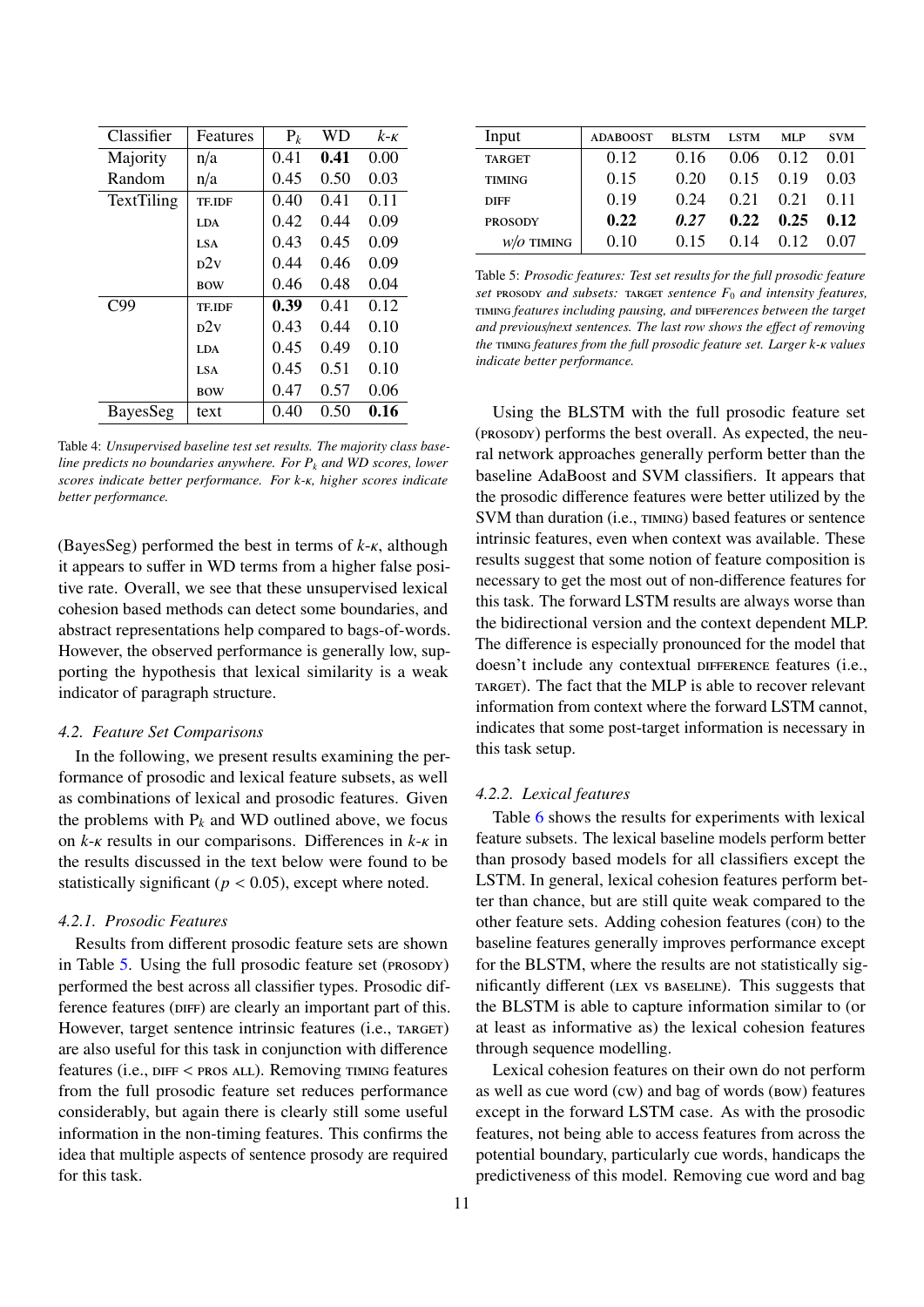of words features from the lexical baseline set (i.e., lsx) degrades performance significantly. This indicates that these lexical identity features are important components of the lexical baseline feature set. However, the additional surface, syntax and language model features (included in LSX) also add something beyond the identity features alone  $(BASELINE > CW+BOW).$ 

Overall, the fact that lexical cohesion features do not perform as well as cue word features supports the idea that discourse oriented cues are more important than lexical cohesion for this level of segmentation. We also see that some models are able to integrate cue word and bag-of-words features better than others. As for the prosody experiments, the BLSTM based models perform the best followed by the MLP, AdaBoost, SVM, and lastly the forward LSTM. This indicates that the type of transforms afforded by the neural networks are useful for this task, but access to the right type of context is required.

#### *4.2.3. Lexical and Prosodic features*

Table [7](#page-13-1) shows the performance of classifiers trained on combined sets of lexical and prosodic classifiers. Using the full set of combined prosodic and lexical feature sets (lex pros) improves performance compared to individual lexical or prosodic models for each classifier type. We see a similar improvement when just combining cue word and bag-of-words features with prosodic information (cwb pros), although performance here is worse than for the full feature set. Overall, the results support the idea that prosodic and lexical features contribute complementary information for this task.

The gain from adding prosodic features appears greatest for the LSTM model. This is likely due to the fact that the prosodic features include next sentence features, and thus provide useful additional lookahead type information. In terms of classifiers, we see a now familiar ordering between model types: BLSTM, MLP, AdaBoost, LSTM, SVM. In this case the difference between MLP and AdaBoost is not statistically significant, nor is the difference between the SVM and LSTM. This, once again, reinforces the idea that composition of features in time is important for this task.

#### *4.3. The E*ff*ect of Context*

As discussed in Section [3.6,](#page-9-0) we varied the amount of context available to classifiers to investigate how access to context affects performance. In the experiments above, we only reported results for the context size that produced the best results on the development set. To give a more complete picture, Figure [2](#page-13-2) shows the test set results when varying amounts of context are provided as input (or training

sequence length for (B)LSTMs). Here, we see that adding just features from the previous and following sentence to the target sentence results in a huge jump in performance for non-reccurent lexical models. However, the prosodic models don't gain as much from including additional context. Note that the full prosodic feature set includes information about the immediately preceding and following sentences. The lack of improvement from adding more context indicates that the most useful prosodic information for this task is quite close to the potential boundary.

The superior performance of the BLSTM compared to the MLP indicates that explicit mechanisms for sequence modelling employed in the recurrent network are important here. It appears that the MLP is less able to model lexical and prosodic interactions as the context size grows. We can also note that the forward LSTM results remain much more stable with increasing context size with lexical features generally behaving quite poorly. As in the results above, we see that both forward and backwards sequence modelling is important for this task.

# <span id="page-12-0"></span>*4.4. BLSTM-based Fusion*

The results described above all employ feature level fusion: i.e, the input is the concatenation of all features. For neural networks, the dense connections between layers basically allow interactions between input features. However, it is possible that allowing these sorts of interactions is unnecessary. Previous work has suggested that we can treat lexical and prosodic features as independent information streams (cf. Section [2.5\)](#page-5-1). Training separate neural networks for feature subsets essentially removes connections between feature blocks, reducing the number of model parameters. Thus, if we can treat specific feature sets as independent, we may be able to fit the data more efficiently.

We investigate this by looking at models that perform two types of late fusion: decision level fusion and intermediate fusion (Figure [1\)](#page-10-1). We also compare different partitions of the input features. In the first case, we use separate models for lexical features without word identity features, (lsx), the combined cue words and bag of words features (cw+bow), lexical cohesion features (coh), and the full prosodic feature set (prosody). In the second case, we simply separate all lexical (LEX) and prosodic features (prosody). We use the best models for different feature sets as identified in the experiments above, so model components differ in number of hidden units and layers before fusion.

Table [8](#page-14-1) shows the results for different feature fusion strategies. Here, our previous *feature* level fusion model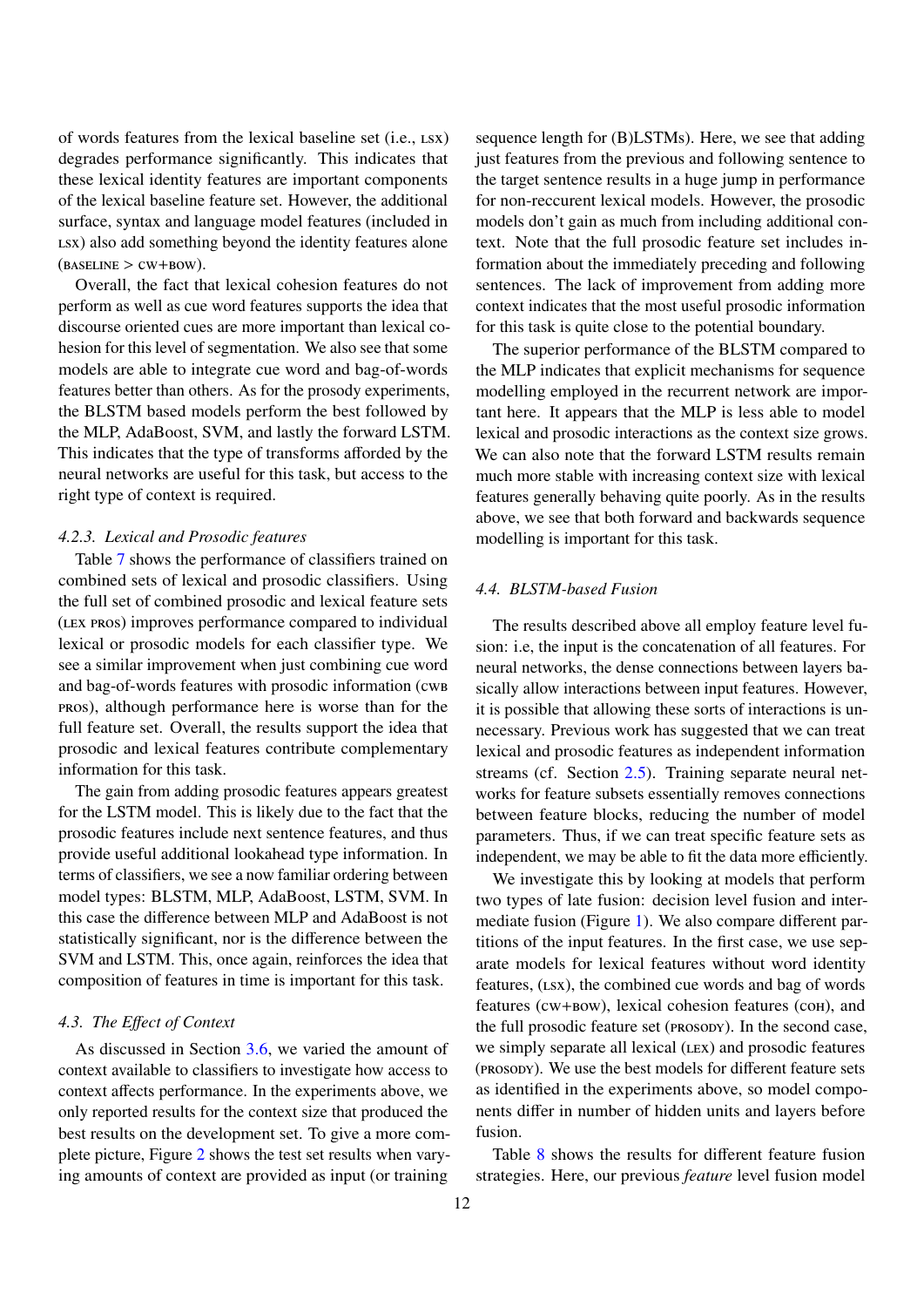| Input                    | <b>ADABOOST</b> | <b>BLSTM</b> | <b>LSTM</b> | MLP  | <b>SVM</b> |
|--------------------------|-----------------|--------------|-------------|------|------------|
| <b>COH</b>               | 0.07            | 0.08         | 0.07        | 0.08 | 0.07       |
| cw                       | 0.14            | 0.22         | 0.07        | 0.17 | 0.14       |
| <b>BOW</b>               | 0.14            | 0.23         | 0.09        | 0.14 | 0.14       |
| <b>LSX</b>               | 0.15            | 0.23         | 0.09        | 0.18 | 0.13       |
| $CW+BOW$                 | 0.18            | 0.29         | 0.07        | 0.23 | 0.19       |
| $CW+BOW+LSX$ (=BASELINE) | 0.23            | 0.34         | 0.12        | 0.27 | 0.24       |
| $cw+bow+LSX+COH$ (=LEX)  | 0.26            | 0.34         | 0.18        | 0.28 | 0.25       |

<span id="page-13-0"></span>Table 6: *Lexical features: Test set results (k-*κ*).* <sup>B</sup>aseline *is the feature set used in [Sporleder and Lapata](#page-20-2) [\(2006\)](#page-20-2).* <sup>L</sup>ex *represents all* baseline *and* coh*erence features.*



<span id="page-13-2"></span>Figure 2: *Varying the available context: Test set mean k-*κ *for models trained using best dev set hyperparameters. For a window size of 3, for example, the input to the SVM, AdaBoost, and MLP consists of target sentence features, plus the same features for the immediately previous and following sentences*

| Input           | <b>ADABOOST</b> | BLSTM LSTM |                             | MLP                          | <b>SVM</b> |
|-----------------|-----------------|------------|-----------------------------|------------------------------|------------|
| <b>CWB PROS</b> | 0.29            |            | $0.36$ $0.25$ $0.29$ $0.25$ |                              |            |
| <b>LEX PROS</b> | 0.32            | 0.38       |                             | $0.30 \quad 0.33 \quad 0.29$ |            |

<span id="page-13-1"></span>Table 7: *Combining Lexical and Prosodic features: Test set results (k-*κ*, feature level fusion).* cwb pros: *cue words, bag of words and all prosodic features.* lex pros: *all lexical features and all prosodic features.*

(cf. Table [7\)](#page-13-1) consistently outperforms *decision* level fusion, where we simply use a sigmoid decision layer on top of output probabilities. However, we get better results when we perform *intermediate* fusion, where the fusion layers take hidden unit outputs of the separate lexical and prosodic models as inputs to the final decision layer. That is, allowing features derived from the separate lexical and prosodic models to interact improves performance.

However, we can improve both decision level and intermediate fusion by adding additional BLSTM layers between the individual models and the overall (*de-*

preferable. Furthermore, additional partitioning of the input feature space reduces performance. This indicates that some interactions between lexical features used here need to happen early in the model structure. We also consider earlier fusion where we take separate 1 layer paragraph boundary models and fuse them with BLSTM layers (cf. [Lai et al.](#page-19-5) [\(2016\)](#page-19-5)). The results in Table [9](#page-14-2) show that intermediate fusion performs better than decision and feature level fusion when we do not include more

*cision*+*blstm*) decision level. This again highlights the sequential dependencies in prediction. We see a small but statistically significant gain using the intermediate fusion strategy (*intermediate*+*blstm*). This gives us our best results overall. Both of these models outperform the feature fusion model that matches their overall depth (i.e., 8 layer feature fusion). Thus, allowing composition of prosodic and lexical features before the decision layer is generally

fusion layers. We obtain better performance if we allow more BLSTM layers after fusion. However, Table [9](#page-14-2) also shows that input feature level fusion with a 5 layer model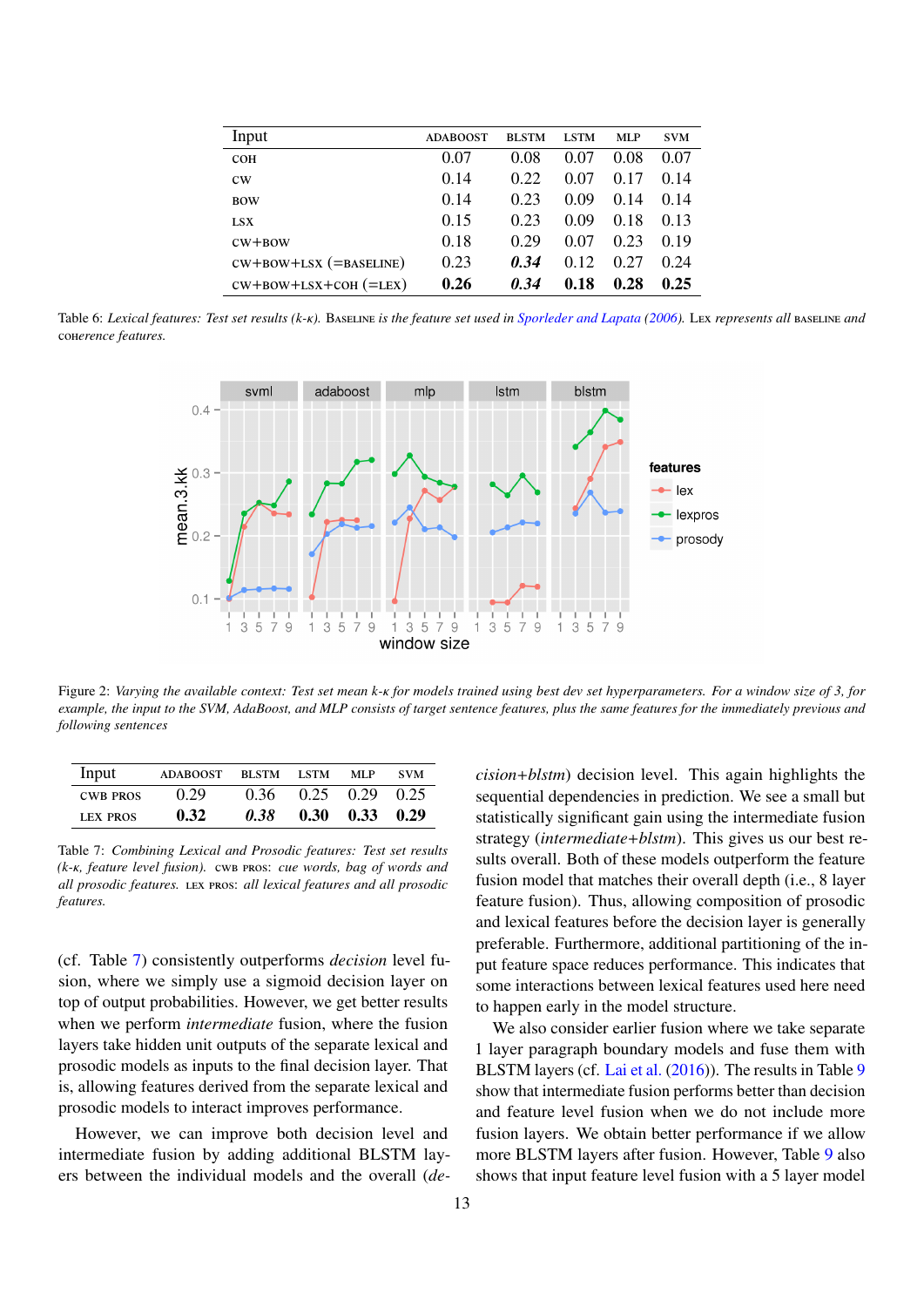| <b>Fusion Type</b>        | Fusion Layers $\mu(k-k)$ |      |
|---------------------------|--------------------------|------|
| LSX, CW+BOW, COH, PROSODY |                          |      |
| Decision                  | 0                        | 0.28 |
| Intermediate              |                          | 0.36 |
| Decision+blstm            | 4                        | 0.40 |
| Intermediate+blstm        |                          | 0.41 |
| LEX, PROSODY              |                          |      |
| Decision                  | 0                        | 0.34 |
| Intermediate              |                          | 0.38 |
| Decision+blstm            | 4                        | 0.41 |
| Intermediate+blstm        | 4                        | 0.42 |
| Feature (Table 7)         | 4                        | 0.38 |
| Feature                   |                          | 0.39 |

<span id="page-14-1"></span>Table 8: *Test set results for di*ff*erent fusion types and di*ff*erent partitions of the full input feature set (mean k-*κ*). We train separate BLSTM models for the di*ff*erent input feature types before fusion. The number of fusion layers indicate the number of BLSTM layers combining the di*ff*erent feature types not including the final decision layer.*

| Fusion type        | Layers  | $\mu$ (k- $\kappa$ ) |
|--------------------|---------|----------------------|
| Decision           |         | 0.22                 |
| Feature            |         | 0.26                 |
| Intermediate       |         | 0.29                 |
| Intermediate+blstm | $1 + 4$ | 0.34                 |
| Feature            | 5       | 0.38                 |

<span id="page-14-2"></span>Table 9: *Test set results for fusion after 1 layer lexical and prosodic BLSTMs (mean k-*κ*).*

outperforms one where the first layer separates lexical and prosodic features. This indicates that several layers are necessary to obtain a good representation for late fusion.

#### <span id="page-14-0"></span>*4.5. Application to ASR outputs*

While the full lexico-prosodic model performs best on the manual transcripts, we'd like to see how well classifiers built on different feature sets perform on ASR outputs. Figure [3](#page-15-0) shows how *<sup>k</sup>*-κ varies with Word Error Rate (WER) for various models (feature level fusion). As we would expect, the graph shows a steady decrease in performance for the lexical model with increasing WER. However, the addition of prosodic features ameliorates the degradation caused by ASR errors. This occurs even though the prosodic model performs relatively poorly on its own. ASR errors are likely to result in incorrect word timing features which affect aggregate prosodic features over words and sentences, as well as pause information. Thus, we observe a large decrease in the prosodic model compared to the manual transcription case. So, it appears that it is quite hard to decouple prosodic and lexical features if the former depend on word timings. Nevertheless,

degraded prosodic features can still help out degraded lexical features.

Interestingly, the model using just cue words, bag of words, and prosodic features (cwb pros) outperforms the superset lexical and prosodic (feature fusion) model (LEX pros). The full lexical model includes features derived from other language processing tasks, such as syntactic parsing, which are likely to degrade with ASR errors. In contrast, cw and bow features simply rely on word identity and so are less sensitive to this problem.<sup>[5](#page-14-3)</sup> This may account for the cwb pros outperforming the LEX pros model. However, it still appears that the cue word/bag-of-words model (cw bow) results degrade less quickly than the full lex results. In both cases, the prosodic information improves performance compared to corresponding models that don't include prosodic information.

Results corresponding to different fusion methods are shown in Figure [4.](#page-15-1) This shows that decision level fusion performs better than intermediate fusion on the manual transcriptions than for the ASR test set. However, intermediate fusion performs better on the ASR output. This may be because the overall confidence of individual lexical and prosodic models is reduced when dealing with ASR outputs. Both intermediate fusion and decision level fusion perform better than feature level fusion. This, once again, suggests that performing some separate abstraction over lexical and prosodic features is beneficial. However, combining them in terms of abstract representations (hidden

<span id="page-14-3"></span><sup>5</sup> It is worth noting that performance of cue word/bag-of-word features on this small test set appear to be quite a lot better than for the separate test set used in the experiments above, although the feature set performance ordering is otherwise the same on manual transcripts.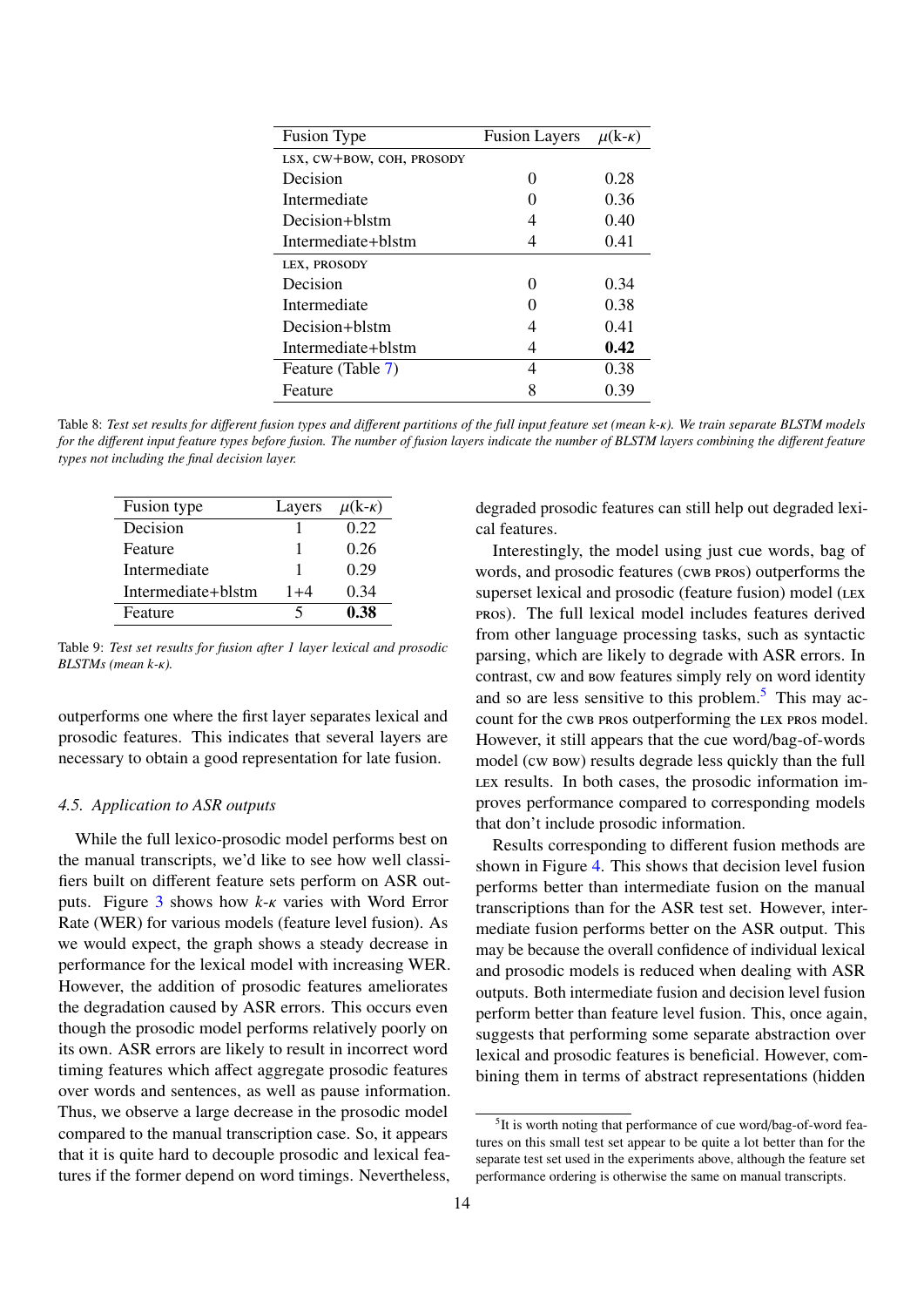

<span id="page-15-0"></span>Figure 3: *Results for the ASR test set using ASR transcripts with feature level fusion models: Word error rate versus mean k-*κ*. Zero percent total error results correspond to predictions made using manual transcripts as input.*



<span id="page-15-1"></span>Figure 4: *Results for the ASR test set using ASR transcripts for di*ff*erent fusion types: Word error rate versus mean k-*κ*.*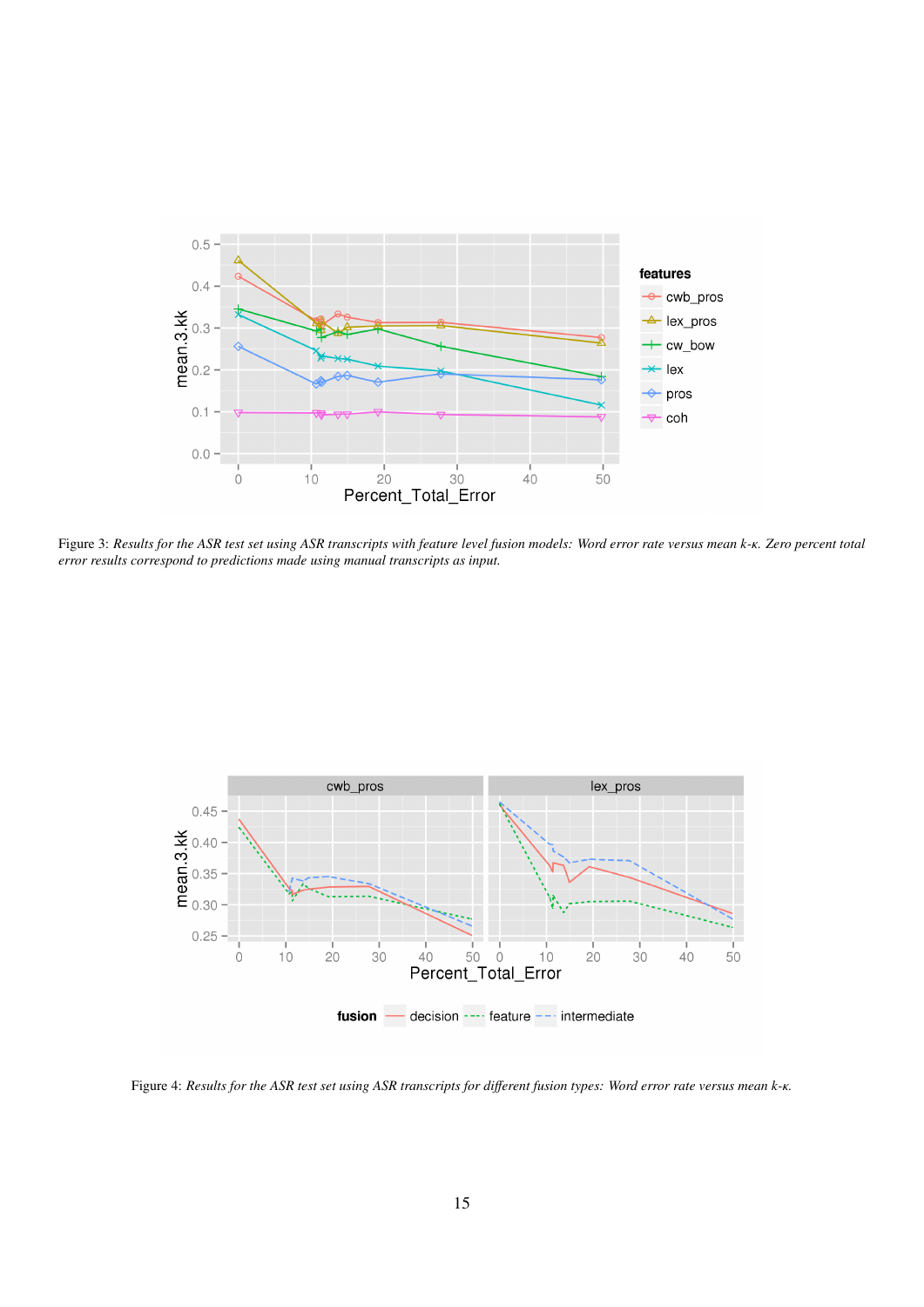layer outputs) is more robust than using decision outputs.

It is important to note that these experiments focus on the effect of ASR errors on this task given gold-standard sentence timings. This was done to in order to keep things consistent with the experiments performed on manual transcription (i.e., 0% WER): ASR errors affect punctuation restoration, which can in turn change sentence segments. This makes evaluation with respect to the gold standard less straightforward and would require us to use a modified evaluation metric. Since the focus of the current work is on establishing the usefulness of prosodic and lexical features for this task, we defer a detailed investigation into all upstream components for future work.

However, at this stage we can note that punctuation restoration is still an area of ongoing research, with previous work on TED talks report overall F1-scores 61.4%, and 71.4% when restricted to period restoration [\(Tilk and](#page-20-17) [Alumäe,](#page-20-17) [2016\)](#page-20-17). So, we would expect this to affect downstream paragraph segmentation negatively. Beyond this, work on spontaneous conversational speech has noted difficulties in translating the concept of punctuated sentence from text to spoken utterances [\(Strassel,](#page-20-24) [2003\)](#page-20-24). Similarly, the TED talks don't often exhibit the types of disfluencies that are the hallmark of conversational speech [\(Shriberg,](#page-20-25) [2001\)](#page-20-25). As we saw previously, timing features like pausing are predictive of paragraph boundaries. However, the presence of pauses related to disfluencies make the interpretation of pauses more complicated (and similarly so for sentence segmentation). So, we would expect to see more reliance on lexical cues in this case, although more long range prosodic features may still be able to compensate for this. We would not expect our models trained on fluent speech to be able to generalize to disfluent speech without some adaptation. A model that considers word-level sentence segmentation probabilities obtained, for example, in a multitask training scenario, may be more appropriate for discourse segmentation of spontaneous speech. In general, further work is required to better understand the relationship between spoken utterances and larger discourse segments represented by paragraphs, especially in presence of disfluencies.

#### <span id="page-16-0"></span>5. Discussion

The experiments described above indicate that cue words and prosody are better indicators of paragraph structure than measures of lexical cohesion. This supports the idea that discourse oriented surface cues, e.g. word identities, are more important for this level of segmentation than changes in word distributions. Although lexical cohesion features did improve performance relative to the lexical baseline for most classifiers we experimented with, they appeared redundant in the corresponding BLSTM experiments. So, while lexical/topic similarity measures do reflect some aspects of paragraph structure, they are far from sufficient for capturing paragraph cohesion.

In line with [Sporleder and Lapata](#page-20-2) [\(2006\)](#page-20-2), our results indicate that combining a large number of individually weak lexical and prosodic predictors is necessary for this task. Moreover, we can improve performance by allowing interactions between lexical and prosodic signals. The classification methods we investigated vary to the extent that they allow such interactions. Machine learning methods such as AdaBoost can do this to some extent by learning a weighted combination of estimators. However, neural network models can go further by using the hidden unit structure to compose feature values through a series of linear and non-linear functions. The benefits of including prosodic features are particularly evident as the error rate increases in automatic transcripts.

In fact, the experiments show that lexico-prosodic models benefit from late fusion, where separate lexical and prosodic models, in effect, act as feature extractors. Fusing the hidden layer outputs tends to work better than decision level fusion, particularly for ASR transcripts. This indicates that some extra abstraction over the current input feature set is required. A benefit of delaying modality fusion in this way is that it allows models of different modalities to be trained separately. For example, the lexical component could take advantage of text without corresponding speech data. However, given domain differences observed in previous text studies, further work is necessary to see how well text oriented paragraph cues transfer to speech.

Making more contextual information available to SVM, AdaBoost, and MLP based classifiers improved performance. However, the BLSTM models outperform these methods, showing the benefits of structured composition of features across time. Experiments varying input sequence length support previous findings that the most useful prosodic features for segmentation occur very close to potential boundaries [\(Shriberg et al.,](#page-20-13) [2000\)](#page-20-13). However, the overall results also support the idea that lexico-prosodic interactions indicate discourse structure. In the current work, we only extract the prosodic word level features for the first and last word of a sentence, so there is only a direct correspondence with the first cue word feature. However, incorporating word or subword prosodic features together with word representations, such as word embeddings, for all words in the sentence may better model discourse structure related interactions.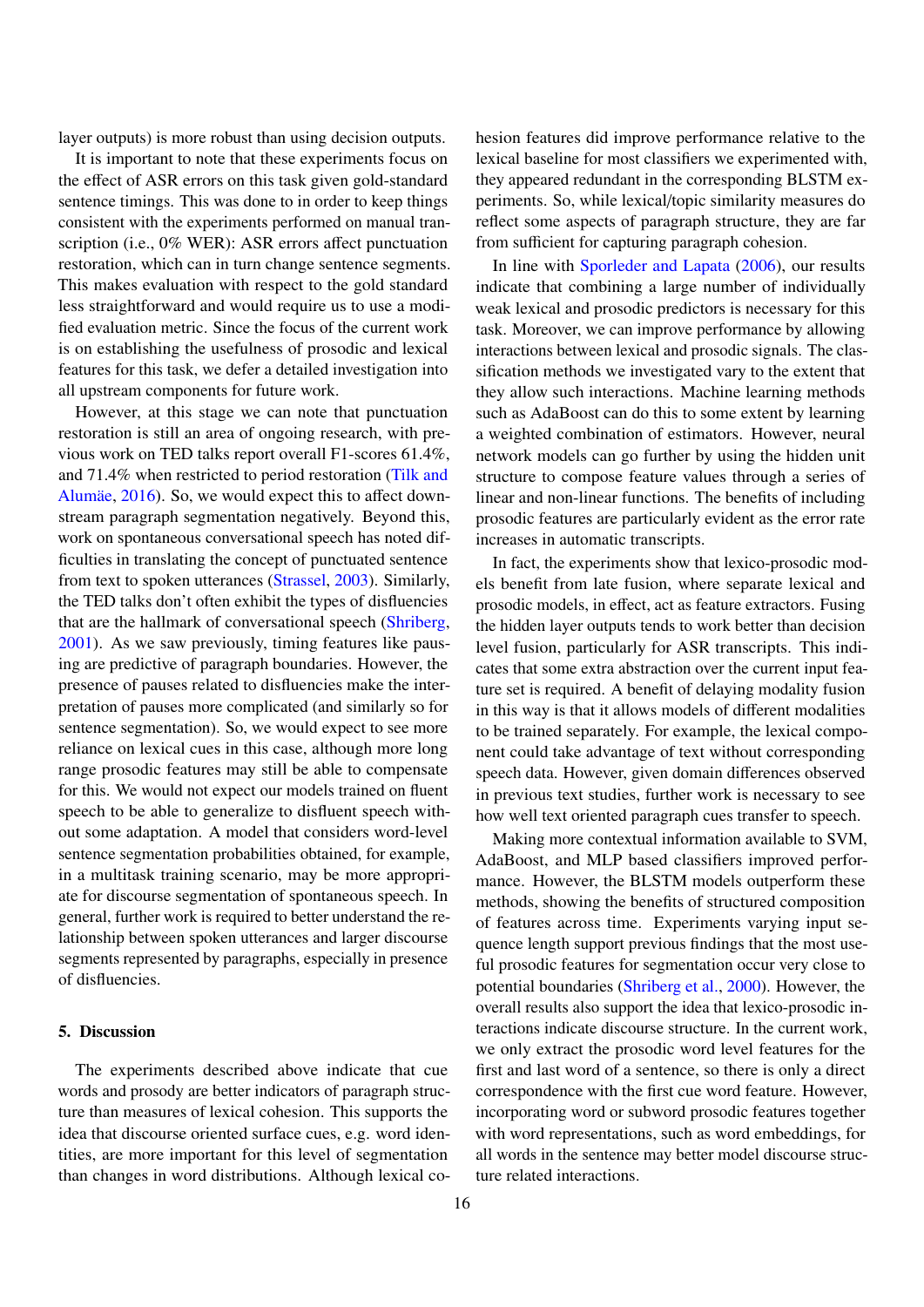In this vein, combining (sub-)word features may also help us to obtain more useful and compact sentence representations using, for example, autoencoder based methods [\(Li et al.,](#page-19-30) [2015\)](#page-19-30). Similarly, we plan to investigate the usefulness of lexical and prosody based attention mechanisms for this task [\(Luong et al.,](#page-19-31) [2015;](#page-19-31) [Bahdanau et al.,](#page-18-20) [2014\)](#page-18-20). Learning paragraph segmentation as a joint task with sentence segmentation [\(Tilk and Alumäe,](#page-20-17) [2016;](#page-20-17) [Kle](#page-19-19)[jch et al.,](#page-19-19) [2017\)](#page-19-19) or discourse parsing [\(Ji and Eisenstein,](#page-19-32) [2014;](#page-19-32) [Braud et al.,](#page-18-21) [2016\)](#page-18-21) may also be helpful for learning appropriate lexical and prosodic representations. This may, in turn, allow us to better model supra-sentential sequences. However, even without these potential enhancements, our current results clearly show the benefits of incorporating lexical and prosodic features before the decision level and of sequence modelling.

Bayesian generative models provide an alternative approach to integrating knowledge sources and adapting to different styles for unsupervised segmentation [\(Dowman](#page-18-9) [et al.,](#page-18-9) [2008;](#page-18-9) [Nguyen et al.,](#page-20-26) [2012;](#page-20-26) [Du et al.,](#page-18-22) [2013\)](#page-18-22). In the current work, we did not explore any of these methods besides applying the BayesSeg baseline. It would be interesting to see whether integrating prosodic features into these sorts of models at the word level can help capture the more subtle shifts represented by paragraphs. In fact, it appears that little work has been done on incorporating non-lexical speech features into topic models. The model presented in [Dowman et al.](#page-18-9) [\(2008\)](#page-18-9) shows how to incorporate discourse features such as speaker activity and overlap into a probabilistic model of meeting segmentation. However, this approach assumes that features are independent of each other and feature distributions depend only on the segment boundary variable. In contrast, our current work indicates that paragraph segmentation requires incorporation of sequence information and modelling of interactions between features. Neural variational inference techniques for learning latent variable models, like topics [\(Miao et al.,](#page-20-27) [2017\)](#page-20-27), may provide a promising avenue to further explore Bayesian generative models for multimodal paragraph segmentation using recurrent neural networks. Similarly, the paragraph segmentation task may also benefit from incorporating aspects of recent work on topic segmentation in task-oriented dialogue using reinforcement learning [\(Takanobu et al.,](#page-20-28) [2018\)](#page-20-28). We leave investigation of this for future work.

Several studies have found that, while human agreement for discourse segmentations is far from perfect, some boundaries are clearly more popular than others [\(Stark,](#page-20-29) [1988;](#page-20-29) [Ji,](#page-19-2) [2008;](#page-19-2) [Passonneau and Litman,](#page-20-30) [1993a\)](#page-20-30). In order to understand what types of boundaries our neural network

models are finding, we need a better understanding of the types of thematic units they present. For example, discontinuities may be better understood in terms of re-orientations of participants, perspective, location, and time. Since documents need to maintain multi-paragraph coherence, these discontinuities may not be very sharp [\(Giora,](#page-19-1) [1986\)](#page-19-1).

At this time, human performance on our paragraph segmentation task is unknown. Most recent works on topic and paragraph segmentation have focused on prediction of automated methods with respect to pre-existing (author) text segmentations as gold standards, rather that human performance. The closest study is [Niekrasz](#page-20-31) [\(2012\)](#page-20-31), who calculates *<sup>k</sup>*-κ of 0.58 for speaker intention based segmentation of Pear story narratives (mean over 7 annotators). Our best performance is still some ways off from that level. However, the results are not directly comparable, e.g., Niekrasz used a window size of 1 for comparability to Cohen's κ agreement measure. Thus, further investigation of human agreement on paragraph segmentation with respect to different types of shifts on this data set will be necessary in future work.

#### <span id="page-17-0"></span>6. Conclusion

This paper investigated automatic paragraph segmentation using lexical and prosodic features on a highly diverse set of TED lectures. Our experiments show that cue word and bag-of-words features performed better than lexical cohesion measures drawn from work on automatic topic segmentation. This indicates that lexical distribution shifts only tell part of the story of what makes the lexical content in a paragraph cohesive. The performance of cue word/bagof-word features suggests that specific words are indicative of this level of discourse structure. Similarly, the structure indicating aspects of prosody can help make up for errors in ASR transcripts. In fact, in experiments on ASR outputs, classifiers based on cue word, bag-of-words, and prosodic features outperformed the full feature set as word error rate increased.

Overall, these experiments highlight the need to combine many weak predictors to make good boundary decisions. Moreover, how features are combined can have a large impact on results. Approaches that can model interactions between low level features worked better. Overall, the best performance came from BLSTM models using the full lexical and prosodic feature sets. We observe that the inclusion of sequential information both forwards and backwards in time resulted in significant gains for this task. Late fusion of lexical and prosodic features provided the best results overall. Intermediate fusion of hidden layer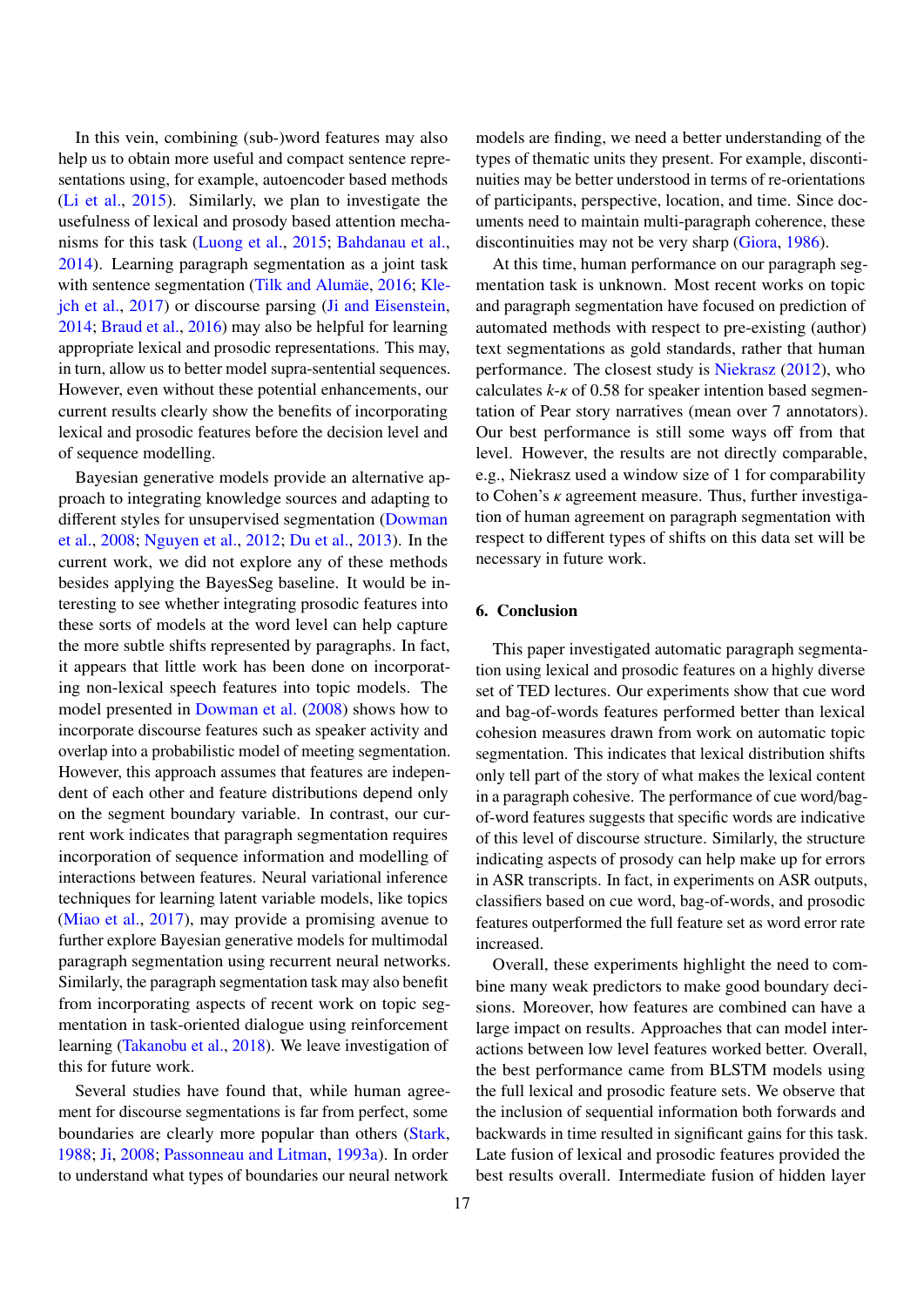outputs worked better than decision level fusion, especially for automatically transcribed talks.

Future work will focus on mapping between representations learned by neural network models to the different types of thematic discontinuity represented by paragraph breaks. We will also investigate richer neural network based sentence representations that incorporate word and sub-word lexical and prosodic features. Further work is also required to determine how well this approach generalizes to other spoken language genres (e.g. news broadcasts), and, similarly, representations learned from written text transfer to this task.

#### Acknowledgments

The second author was funded from the *EU's Horizon 2020 Research and Innovation Programme* under the GA H2020-RIA-645012 and the Spanish Ministry of Economy and Competitivity *Juan de la Cierva* program. The other authors were funded by the University of Edinburgh.

#### References

- <span id="page-18-17"></span>Martín Abadi, Paul Barham, Jianmin Chen, Zhifeng Chen, Andy Davis, Jeffrey Dean, Matthieu Devin, Sanjay Ghemawat, Geoffrey Irving, Michael Isard, et al. Tensorflow: A system for large-scale machine learning. In *12th* {*USENIX*} *Symposium on Operating Systems Design and Implementation (*{*OSDI*} *16)*, pages 265–283, 2016.
- <span id="page-18-4"></span>James Allan, Jaime Carbonell, George Doddington, Jonathan Yamron, and Yiming Yang. Topic Detection and Tracking Pilot Study Final Report. *Proceedings of the Broadcast News Transcription and Understanding Workshop (Sponsored by DARPA)*, February 1998. URL <http://repository.cmu.edu/compsci/341>.
- <span id="page-18-20"></span>Dzmitry Bahdanau, Kyunghyun Cho, and Yoshua Bengio. Neural machine translation by jointly learning to align and translate. *arXiv preprint arXiv:1409.0473*, 2014.
- <span id="page-18-19"></span>Doug Beeferman, Adam Berger, and John Lafferty. Statistical Models for Text Segmentation. *Machine Learning*, 34(1-3):177–210, February 1999. ISSN 0885-6125, 1573-0565. doi: 10.1023/A: 1007506220214.
- <span id="page-18-18"></span>P. Bell, P. Swietojanski, and S. Renals. Multitask Learning of Context-Dependent Targets in Deep Neural Network Acoustic Models. *IEEE*/*ACM Transactions on Audio, Speech, and Language Processing*, 25(2):238–247, February 2017. ISSN 2329-9290. doi: 10.1109/TASLP.2016.2630305.
- <span id="page-18-12"></span>David M. Blei, Andrew Y. Ng, and Michael I. Jordan. Latent Dirichlet Allocation. *Journal of Machine Learning Research*, 3(Jan):993– 1022, 2003. ISSN ISSN 1533-7928. URL [http://www.jmlr.](http://www.jmlr.org/papers/v3/blei03a.html) [org/papers/v3/blei03a.html](http://www.jmlr.org/papers/v3/blei03a.html).
- <span id="page-18-10"></span>Paul Boersma. Praat, a system for doing phonetics by computer. *Glot international*, 5(9/10):341–345, 2001.
- <span id="page-18-21"></span>Chloé Braud, Barbara Plank, and Anders Søgaard. Multiview and multi-task training of RST discourse parsers. In *26th International Conference on Computational Linguistics (coling)*. Association for Computational Linguistics, 2016. URL [https://chloebt.github.io/publications/](https://chloebt.github.io/publications/braudPlankSoegaard_coling16.pdf) [braudPlankSoegaard\\_coling16.pdf](https://chloebt.github.io/publications/braudPlankSoegaard_coling16.pdf).
- <span id="page-18-3"></span>Freddy Y. Y. Choi. Advances in Domain Independent Linear Text Segmentation. In *Proceedings of the 1st North American Chapter of the Association for Computational Linguistics Conference*, NAACL 2000, pages 26–33, Stroudsburg, PA, USA, 2000. Association for Computational Linguistics. URL [http://dl.acm.org/](http://dl.acm.org/citation.cfm?id=974305.974309) [citation.cfm?id=974305.974309](http://dl.acm.org/citation.cfm?id=974305.974309).
- <span id="page-18-5"></span>Freddy Y.Y. Choi, Peter Wiemer-Hastings, and Johanna D. Moore. Latent Semantic Analysis for Text Segmentation. In *Proceedings of Empirical Methods in Natural Language Processing*, 2001. URL [http://www.cs.cornell.edu/home/llee/emnlp/](http://www.cs.cornell.edu/home/llee/emnlp/papers/choi.pdf) [papers/choi.pdf](http://www.cs.cornell.edu/home/llee/emnlp/papers/choi.pdf).
- <span id="page-18-16"></span>François Chollet. Keras. <https://github.com/fchollet/keras>, 2015.
- <span id="page-18-6"></span>Céline de Looze, Irena Yanushevskaya, Andy Murphy, Eoghan O'Connor, and Christer Gobl. Pitch Declination and Reset as a Function of Utterance Duration in Conversational Speech Data. In *Proceedings of Interspeech 2015*, 2015.
- <span id="page-18-13"></span>Scott Deerwester, Susan T. Dumais, George W. Furnas, Thomas K. Landauer, and Richard Harshman. Indexing by Latent Semantic Analysis. *Journal of the American Society for Information Science; New York, N.Y.*, 41(6):391–407, September 1990. ISSN 0002-8231. URL [http://search.proquest.com/docview/](http://search.proquest.com/docview/1301252034/citation/2EF3417906F414APQ/1) [1301252034/citation/2EF3417906F414APQ/1](http://search.proquest.com/docview/1301252034/citation/2EF3417906F414APQ/1).
- <span id="page-18-8"></span>A. Dielmann and S. Renals. Automatic Meeting Segmentation Using Dynamic Bayesian Networks. *IEEE Transactions on Multimedia*, 9(1):25–36, January 2007. ISSN 1520-9210. doi: 10.1109/TMM. 2006.886337.
- <span id="page-18-9"></span>M. Dowman, V. Savova, T. L. Griffiths, K. P. Kording, J. B. Tenenbaum, and M. Purver. A Probabilistic Model of Meetings That Combines Words and Discourse Features. *IEEE Transactions on Audio, Speech, and Language Processing*, 16(7):1238–1248, September 2008. ISSN 1558-7916. doi: 10.1109/TASL.2008.925867.
- <span id="page-18-22"></span>Lan Du, Wray L. Buntine, and Mark Johnson. Topic Segmentation with a Structured Topic Model. In *HLT-NAACL*, pages 190–200, 2013. URL [http://www.aclweb.org/website/old\\_](http://www.aclweb.org/website/old_anthology/N/N13/N13-1019.pdf) [anthology/N/N13/N13-1019.pdf](http://www.aclweb.org/website/old_anthology/N/N13/N13-1019.pdf).
- <span id="page-18-0"></span>Jacob Eisenstein and Regina Barzilay. Bayesian Unsupervised Topic Segmentation. In *Proceedings of the Conference on Empirical Methods in Natural Language Processing*, EMNLP '08, pages 334–343, Stroudsburg, PA, USA, 2008. Association for Computational Linguistics. URL [http://dl.acm.org/citation.cfm?](http://dl.acm.org/citation.cfm?id=1613715.1613760) [id=1613715.1613760](http://dl.acm.org/citation.cfm?id=1613715.1613760).
- <span id="page-18-15"></span>Jeffrey L Elman. Finding structure in time. *Cognitive science*, 14(2): 179–211, 1990.
- <span id="page-18-11"></span>Keelan Evanini and Catherine Lai. The importance of optimal parameter setting for pitch extraction. *The Journal of the Acoustical Society of America*, 128(4):2291–2291, October 2010. ISSN 0001-4966. doi: 10.1121/1.3508047.
- <span id="page-18-14"></span>Rong-En Fan, Kai-Wei Chang, Cho-Jui Hsieh, Xiang-Rui Wang, and Chih-Jen Lin. LIBLINEAR: A library for large linear classification. *Journal of Machine Learning Research*, 9:1871–1874, 2008.
- <span id="page-18-1"></span>Mireia Farrús, Catherine Lai, and Johanna D. Moore. Paragraph-based prosodic cues for speech synthesis applications. In *Proceedings of Speech Prosody 2016*, pages 1143–1147, Boston, MA, USA, 2016.
- <span id="page-18-2"></span>Katja Filippova and Michael Strube. Using Linguistically Motivated Features for Paragraph Boundary Identification. In *Proceedings of the 2006 Conference on Empirical Methods in Natural Language Processing*, EMNLP '06, pages 267–274, Stroudsburg, PA, USA, 2006. Association for Computational Linguistics. ISBN 978- 1-932432-73-2. URL [http://dl.acm.org/citation.cfm?id=](http://dl.acm.org/citation.cfm?id=1610075.1610114) [1610075.1610114](http://dl.acm.org/citation.cfm?id=1610075.1610114).
- <span id="page-18-7"></span>Michel Galley, Kathleen McKeown, Eric Fosler-Lussier, and Hongyan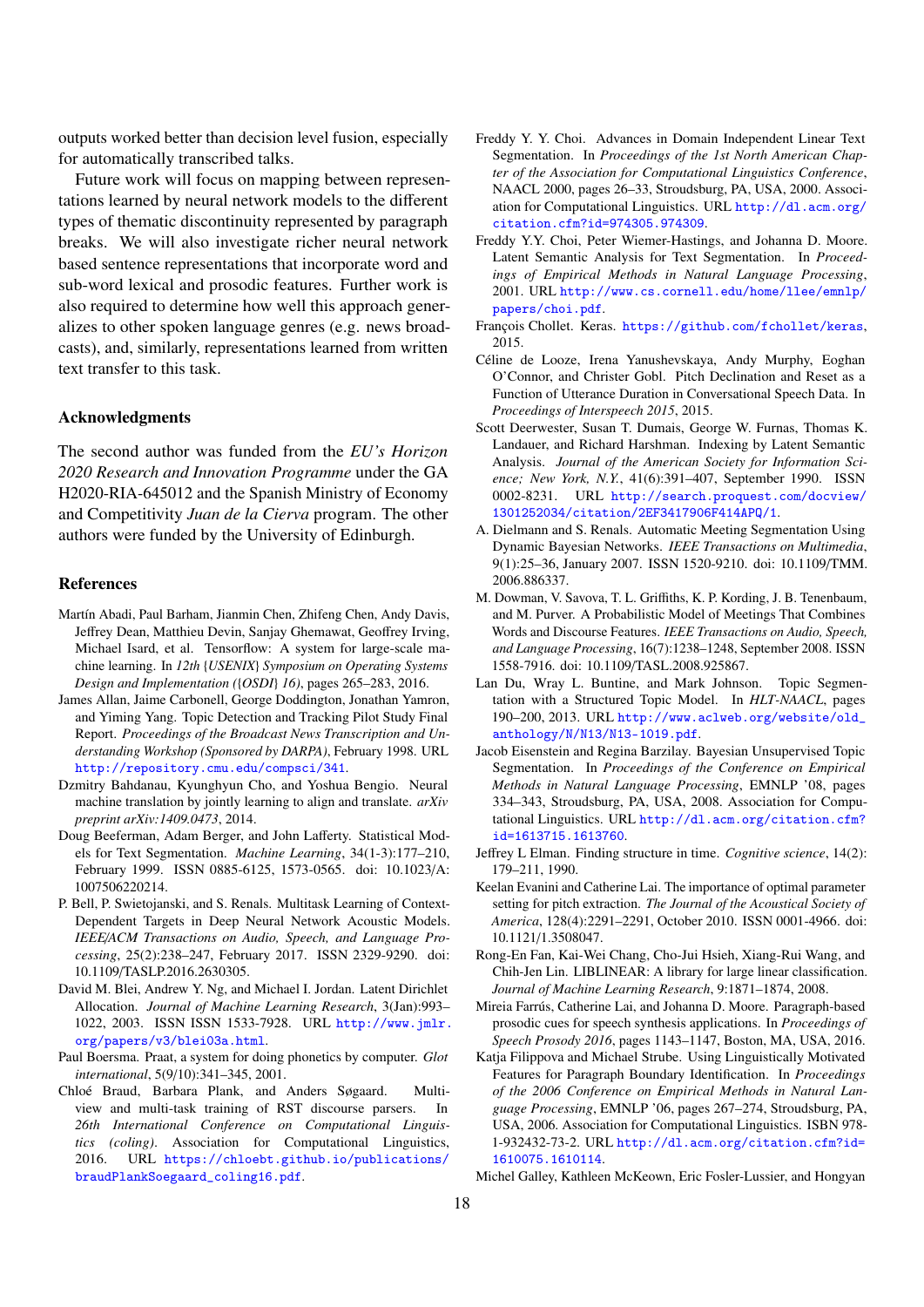Jing. Discourse Segmentation of Multi-party Conversation. In *Proc. ACL*, pages 562–569, Stroudsburg, PA, USA, 2003.

- <span id="page-19-9"></span>Ronald Geluykens and Marc Swerts. Prosodic cues to discourse boundaries in experimental dialouges. *Speech Communication*, 15(1–2):69– 77, October 1994. ISSN 0167-6393. doi: 10.1016/0167-6393(94) 90042-6. URL [http://www.sciencedirect.com/science/](http://www.sciencedirect.com/science/article/pii/0167639394900426) [article/pii/0167639394900426](http://www.sciencedirect.com/science/article/pii/0167639394900426).
- <span id="page-19-7"></span>Maria Georgescul, Alexander Clark, and Susan Armstrong. A Comparative Study of Mixture Models for Automatic Topic Segmentation of Multiparty Dialogues. In *IJCNLP*, pages 925– 930, 2008. URL [https://www.aclweb.org/anthology/I/](https://www.aclweb.org/anthology/I/I08/I08-2133.pdf) [I08/I08-2133.pdf](https://www.aclweb.org/anthology/I/I08/I08-2133.pdf).
- <span id="page-19-1"></span>Rachel Giora. Principles of segmentation in the literary text. The case of the formally unsegmented text. *Journal of Literary Studies*, 2(2):15–28, July 1986. ISSN 0256-4718, 1753-5387. doi: 10.1080/02564718608529790. URL [http://www.tandfonline.](http://www.tandfonline.com/doi/abs/10.1080/02564718608529790) [com/doi/abs/10.1080/02564718608529790](http://www.tandfonline.com/doi/abs/10.1080/02564718608529790).
- <span id="page-19-29"></span>Yoav Goldberg. Neural network methods for natural language processing. *Synthesis Lectures on Human Language Technologies*, 10(1): 1–309, 2017.
- <span id="page-19-0"></span>Susan R. Goldman, Elizabeth U. Saul, and Nathalie Coté. Paragraphing, reader, and task effects on discourse comprehension. *Discourse Processes*, 20(3):273–305, November 1995. ISSN 0163-853X. doi: 10.1080/01638539509544942. URL [http://dx.doi.org/](http://dx.doi.org/10.1080/01638539509544942) [10.1080/01638539509544942](http://dx.doi.org/10.1080/01638539509544942).
- <span id="page-19-20"></span>Agustín Gravano. *Turn-Taking and A*ffi*rmative Cue Words in Task-Oriented Dialogue*. PhD thesis, Columbia University, 2009.
- <span id="page-19-10"></span>B.J. Grosz and Julia Hirschberg. Some intonational characteristics of discourse structure. In *Proceedings of ICSLP*, pages 429–432, 1992.
- <span id="page-19-23"></span>Kenneth Heafield. KenLM: faster and smaller language model queries. In *Proc. EMNLP Sixth Workshop on Statistical Machine Translation*, pages 187–197, Edinburgh, Scotland, United Kingdom, July 2011.
- <span id="page-19-6"></span>Marti A. Hearst. Multi-paragraph Segmentation of Expository Text. In *Proceedings of the 32Nd Annual Meeting on Association for Computational Linguistics*, ACL '94, pages 9–16, Stroudsburg, PA, USA, 1994. Association for Computational Linguistics. doi: 10.3115/981732.981734. URL [http://dx.doi.org/10.3115/](http://dx.doi.org/10.3115/981732.981734) [981732.981734](http://dx.doi.org/10.3115/981732.981734).
- <span id="page-19-27"></span>Marti A. Hearst. TextTiling: Segmenting Text into Multi-paragraph Subtopic Passages. *Computational Linguistics*, 23(1):33–64, March 1997. ISSN 0891-2017.
- <span id="page-19-4"></span>J. Hirschberg and D. Litman. Empirical Studies on the Disambiguation of Cue Phrases. *Computational Linguistics*, 19(3):501–530, 1994.
- <span id="page-19-18"></span>Julia Hirschberg and Diane Litman. Now Let's Talk About Now: Identifying Cue Phrases Intonationally. In *Proceedings of the 25th Annual Meeting on Association for Computational Linguistics*, ACL '87, pages 163–171, Stroudsburg, PA, USA, 1987. Association for Computational Linguistics. doi: 10.3115/981175.981198. URL <http://dx.doi.org/10.3115/981175.981198>.
- <span id="page-19-13"></span>Julia Hirschberg and Christine H. Nakatani. Acoustic indicators of topic segmentation. In *Proceedings of ICSLP 1998*, Sydney, 1998.
- <span id="page-19-28"></span>Sepp Hochreiter and Jürgen Schmidhuber. Long short-term memory. *Neural Computation*, 9(8):1735–1780, 1997.
- <span id="page-19-15"></span>Pei-Yun Hsueh. Audio-based unsupervised segmentation of multiparty dialogue. In *2008 IEEE International Conference on Acoustics, Speech and Signal Processing*, pages 5049–5052, March 2008. doi: 10.1109/ICASSP.2008.4518793.
- <span id="page-19-16"></span>Pei-Yun Hsueh and Johanna D. Moore. Combining Multiple Knowledge Sources for Dialogue Segmentation in Multimedia Archives. In *Proceedings of ACL 2007*, 2007. URL [https://www.era.lib.](https://www.era.lib.ed.ac.uk/handle/1842/4169) [ed.ac.uk/handle/1842/4169](https://www.era.lib.ed.ac.uk/handle/1842/4169).
- <span id="page-19-3"></span>Pei-Yun Hsueh, Johanna D. Moore, and Steve Renals. Automatic

Segmentation of Multiparty Dialogue. In *Proceedings of EACL 2006*, 2006.

- <span id="page-19-2"></span>Shaojun Ji. What do paragraph divisions indicate in narrative texts? *Journal of Pragmatics*, 40(10):1719–1730, October 2008. ISSN 0378-2166. doi: 10.1016/j.pragma.2007. 11.010. URL [http://www.sciencedirect.com/science/](http://www.sciencedirect.com/science/article/pii/S0378216607002159) [article/pii/S0378216607002159](http://www.sciencedirect.com/science/article/pii/S0378216607002159).
- <span id="page-19-32"></span>Yangfeng Ji and Jacob Eisenstein. Representation Learning for Text-level Discourse Parsing. In *ACL (1)*, pages 13–24, 2014. URL [http://www.cc.gatech.edu/grads/y/yji37/papers/](http://www.cc.gatech.edu/grads/y/yji37/papers/ji-acl-2014.pdf) [ji-acl-2014.pdf](http://www.cc.gatech.edu/grads/y/yji37/papers/ji-acl-2014.pdf).
- <span id="page-19-19"></span>Ondrej Klejch, Peter Bell, and Steve Renals. Sequence-to-Sequence Models for Punctuated Transcript Combining Lexical and Acoustic Features. In *Proceedings of ICASSP 2017*, New Orleans, USA, 2017. URL [http://www.research.ed.ac.uk/portal/files/](http://www.research.ed.ac.uk/portal/files/31745649/icassp_2017_1.pdf) [31745649/icassp\\_2017\\_1.pdf](http://www.research.ed.ac.uk/portal/files/31745649/icassp_2017_1.pdf).
- <span id="page-19-24"></span>Alistair Knott. *A Data-Driven Methodology for Motivating a Set of Coherence Relations*. PhD thesis, University of Edinburgh, Edinburgh, July 1996. URL [https://www.era.lib.ed.ac.uk/](https://www.era.lib.ed.ac.uk/handle/1842/583) [handle/1842/583](https://www.era.lib.ed.ac.uk/handle/1842/583).
- <span id="page-19-17"></span>Alistair Knott and Robert Dale. Using linguistic phenomena to motivate a set of coherence relations. *Discourse Processes*, 18(1):35–62, July 1994. ISSN 0163-853X. doi: 10.1080/01638539409544883. URL <http://dx.doi.org/10.1080/01638539409544883>.
- <span id="page-19-22"></span>Greg Kochanski, Esther Grabe, John Coleman, and Burton Rosner. Loudness predicts prominence: Fundamental frequency lends little. *The Journal of the Acoustical Society of America*, 118(2):1038–1054, 2005.
- <span id="page-19-8"></span>J. Kreiman. Perception of sentence and paragraph boundaries in natural conversation. *Journal of Phonetics*, 10(2):163–175, 1982. ISSN 0095-4470(Print).
- <span id="page-19-5"></span>Catherine Lai, Mireia Farrús, and Johanna Moore. Automatic Paragraph Segmentation with Lexical and Prosodic Features. In *Proceedings of Interspeech 2016*, San Francisco, CA, USA, 2016.
- <span id="page-19-25"></span>Quoc V. Le and Tomas Mikolov. Distributed Representations of Sentences and Documents. In *Proceedings of the 31 st International Conference on Machine Learning*, Beijing, 2014. URL <http://arxiv.org/abs/1405.4053>.
- <span id="page-19-11"></span>Ilse Lehiste. Some Phonetic Characteristics of Discourse. *Studia Linguistica*, 36(2):117–130, 1982. ISSN 1467- 9582. doi: 10.1111/j.1467-9582.1982.tb00716.x. URL [http://onlinelibrary.wiley.com.ezproxy.is.ed.ac.](http://onlinelibrary.wiley.com.ezproxy.is.ed.ac.uk/doi/10.1111/j.1467-9582.1982.tb00716.x/abstract) [uk/doi/10.1111/j.1467-9582.1982.tb00716.x/abstract](http://onlinelibrary.wiley.com.ezproxy.is.ed.ac.uk/doi/10.1111/j.1467-9582.1982.tb00716.x/abstract).
- <span id="page-19-12"></span>Gina-Anne Levow. Assessing Prosodic and Text Features for Segmentation of Mandarin Broadcast News. In *Proceedings of SpeechIR'04*, pages 28–32, 2004a.
- <span id="page-19-14"></span>Gina-Anne Levow. Prosodic cues to discourse segment boundaries in human-computer dialogue. In *Proc. of SIGdial*, 2004b. URL [http:](http://www.aclweb.org/old_anthology/W/W04/W04-2318.pdf) [//www.aclweb.org/old\\_anthology/W/W04/W04-2318.pdf](http://www.aclweb.org/old_anthology/W/W04/W04-2318.pdf).
- <span id="page-19-30"></span>Jiwei Li, Minh-Thang Luong, and Dan Jurafsky. A hierarchical neural autoencoder for paragraphs and documents. *arXiv preprint arXiv:1506.01057*, 2015. URL [https://arxiv.org/abs/1506.](https://arxiv.org/abs/1506.01057) [01057](https://arxiv.org/abs/1506.01057).
- <span id="page-19-31"></span>Minh-Thang Luong, Hieu Pham, and Christopher D Manning. Effective approaches to attention-based neural machine translation. *arXiv preprint arXiv:1508.04025*, 2015.
- <span id="page-19-21"></span>Christopher D. Manning, Mihai Surdeanu, John Bauer, Jenny Finkel, Steven J. Bethard, and David McClosky. The Stanford CoreNLP natural language processing toolkit. In *Proc. ACL: System Demonstrations*, pages 55–60, 2014.
- <span id="page-19-26"></span>Andrew Kachites McCallum. Mallet: A machine learning for language toolkit. http://mallet.cs.umass.edu, 2002.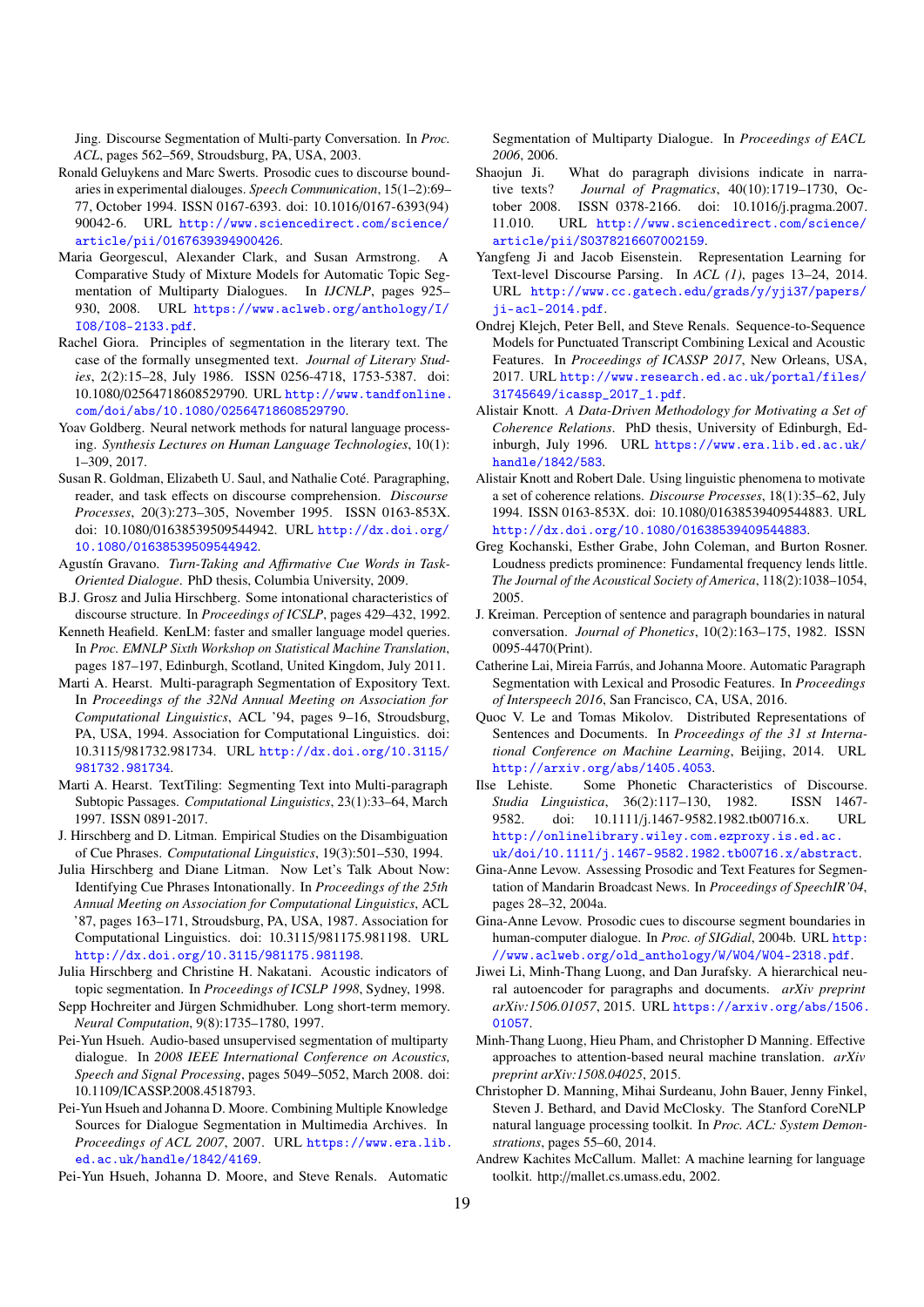- <span id="page-20-4"></span>Iain McGee. The pragmatics of paragraphing English argumentative text. *Journal of Pragmatics*, 68:40–72, July 2014. ISSN 0378-2166. doi: 10.1016/j.pragma.2014. 04.002. URL [http://www.sciencedirect.com/science/](http://www.sciencedirect.com/science/article/pii/S0378216614000770) [article/pii/S0378216614000770](http://www.sciencedirect.com/science/article/pii/S0378216614000770).
- <span id="page-20-27"></span>Yishu Miao, Edward Grefenstette, and Phil Blunsom. Discovering discrete latent topics with neural variational inference. In *Proceedings of the 34th International Conference on Machine Learning-Volume 70*, pages 2410–2419. JMLR. org, 2017.
- <span id="page-20-9"></span>Shin'ya Nakajima and James F. Allen. A Study on Prosody and Discourse Structure in Cooperative Dialogues. *Phonetica*, 50(3):197– 210, 1993. ISSN 1423-0321, 0031-8388. doi: 10.1159/000261940. URL <http://www.karger.com/doi/10.1159/000261940>.
- <span id="page-20-21"></span>Karthik Nandakumar, Yi Chen, Sarat C Dass, and Anil K Jain. Likelihood ratio-based biometric score fusion. *IEEE Trans. Pattern Anal. Mach. Intell.*, 30(2):342–347, 2008.
- <span id="page-20-26"></span>Viet-An Nguyen, Jordan Boyd-Graber, and Philip Resnik. SITS: A Hierarchical Nonparametric Model Using Speaker Identity for Topic Segmentation in Multiparty Conversations. In *Proceedings of the 50th Annual Meeting of the Association for Computational Linguistics: Long Papers - Volume 1*, ACL '12, pages 78–87, Stroudsburg, PA, USA, 2012. Association for Computational Linguistics. URL <http://dl.acm.org/citation.cfm?id=2390524.2390536>.
- <span id="page-20-19"></span>J. Niekrasz and J.D. Moore. Unbiased discourse segmentation evaluation. In *2010 IEEE Spoken Language Technology Workshop (SLT)*, pages 43–48, December 2010. doi: 10.1109/SLT.2010.5700820.
- <span id="page-20-31"></span>John Niekrasz. *Toward Summarization of Communicative Activities in Spoken Conversation*. PhD thesis, University of Edinburgh, 2012.
- <span id="page-20-3"></span>Aasish Pappu and Amanda Stent. Automatic Formatted Transcripts for Videos. In *Proc. Interspeech*, 2015.
- <span id="page-20-30"></span>Rebecca J. Passonneau and Diane J. Litman. Intention-based Segmentation: Human Reliability and Correlation with Linguistic Cues. In *Proc. ACL*, pages 148–155, Stroudsburg, PA, USA, 1993a.
- <span id="page-20-5"></span>Rebecca J. Passonneau and Diane J. Litman. Intention-based Segmentation: Human Reliability and Correlation with Linguistic Cues. In *Proc. ACL*, pages 148–155, 1993b.
- <span id="page-20-20"></span>F. Pedregosa, G. Varoquaux, A. Gramfort, V. Michel, B. Thirion, O. Grisel, M. Blondel, P. Prettenhofer, R. Weiss, V. Dubourg, J. Vanderplas, A. Passos, D. Cournapeau, M. Brucher, M. Perrot, and E. Duchesnay. Scikit-learn: Machine learning in Python. *Journal of Machine Learning Research*, 12:2825–2830, 2011.
- <span id="page-20-22"></span>Lev Pevzner and Marti A. Hearst. A Critique and Improvement of an Evaluation Metric for Text Segmentation. *Computational Linguistics*, 28(1):19–36, March 2002. ISSN 0891-2017. doi: 10.1162/089120102317341756. URL [http://dx.doi.org/10.](http://dx.doi.org/10.1162/089120102317341756) [1162/089120102317341756](http://dx.doi.org/10.1162/089120102317341756).
- <span id="page-20-7"></span>Matthew Purver, Thomas L. Griffiths, Konrad P. Körding, and Joshua B. Tenenbaum. Unsupervised Topic Modelling for Multi-party Spoken Discourse. In *Proceedings of the 21st International Conference on Computational Linguistics and the 44th Annual Meeting of the Association for Computational Linguistics*, ACL-44, pages 17–24, Stroudsburg, PA, USA, 2006. Association for Computational Linguistics. doi: 10.3115/1220175.1220178. URL <http://dx.doi.org/10.3115/1220175.1220178>.
- <span id="page-20-18"></span>Radim Řehůřek and Petr Sojka. Software Framework for Topic Modelling with Large Corpora. In *Proceedings of the LREC 2010 Workshop on New Challenges for NLP Frameworks*, pages 45–50, Valletta, Malta, 2010. ELRA.
- <span id="page-20-8"></span>Martin Riedl and Chris Biemann. TopicTiling: A Text Segmentation Algorithm Based on LDA. In *Proc. ACL: Student Research Workshop*, pages 37–42, 2012.
- <span id="page-20-16"></span>Andrew Rosenberg and Julia Hirschberg. Story Segmentation of Brod-

cast News in English, Mandarin and Arabic. In *Proc. HLT-NAACL*, pages 125–128, 2006.

- <span id="page-20-15"></span>Deborah Schiffrin. *Discourse markers*. Cambridge University Press, 1987. ISBN 0-521-35718-7.
- <span id="page-20-6"></span>Qinfeng Shi, Yasemin Altun, Alex J. Smola, and S. V. N. Vishwanathan. Semi-Markov Models for Sequence Segmentation. In *EMNLP-CoNLL*, pages 640–648, 2007. URL [http://www.aclweb.org/](http://www.aclweb.org/old_anthology/D/D07/D07-1.pdf#page=674) [old\\_anthology/D/D07/D07-1.pdf#page=674](http://www.aclweb.org/old_anthology/D/D07/D07-1.pdf#page=674).
- <span id="page-20-25"></span>Elizabeth Shriberg. To 'errrr'is human: ecology and acoustics of speech disfluencies. *Journal of the International Phonetic Association*, 31 (1):153–169, 2001.
- <span id="page-20-13"></span>Elizabeth Shriberg, Andreas Stolcke, Dilek Hakkani-Tür, and Gökhan Tür. Prosody-based automatic segmentation of speech into sentences and topics. *Speech Communication*, 32(1–2):127–154, 2000.
- <span id="page-20-12"></span>Caroline L. Smith. Topic transitions and durational prosody in reading aloud: production and modeling. *Speech Communication*, 42 (3–4):247–270, April 2004. ISSN 0167-6393. doi: 10.1016/j. specom.2003.09.004. URL [http://www.sciencedirect.com/](http://www.sciencedirect.com/science/article/pii/S0167639303001171) [science/article/pii/S0167639303001171](http://www.sciencedirect.com/science/article/pii/S0167639303001171).
- <span id="page-20-23"></span>Noah A. Smith. *Linguistic Structure Prediction*. Morgan & Claypool Publishers, June 2011. ISBN 978-1-60845-406-8.
- <span id="page-20-2"></span>Caroline Sporleder and Mirella Lapata. Broad Coverage Paragraph Segmentation Across Languages and Domains. *ACM Trans. Speech Lang. Process.*, 3(2):1–35, 2006.
- <span id="page-20-29"></span>Heather A. Stark. What do paragraph markings do? *Discourse Processes*, 11(3):275–303, July 1988. ISSN 0163-853X. doi: 10.1080/01638538809544704. URL [http://dx.doi.org/10.](http://dx.doi.org/10.1080/01638538809544704) [1080/01638538809544704](http://dx.doi.org/10.1080/01638538809544704).
- <span id="page-20-24"></span>S. Strassel. Simple Metadata Annotation Specification V5.0. *Linguistic Data Consortium, Philadelphia*, 2003.
- <span id="page-20-10"></span>Marc Swerts. Prosodic features at discourse boundaries of different strength. *The Journal of the Acoustical Society of America*, 101(1): 514–521, January 1997. ISSN 0001-4966. doi: 10.1121/1.418114. URL [http://scitation.aip.org.ezproxy.is.ed.ac.uk/](http://scitation.aip.org.ezproxy.is.ed.ac.uk/content/asa/journal/jasa/101/1/10.1121/1.418114) [content/asa/journal/jasa/101/1/10.1121/1.418114](http://scitation.aip.org.ezproxy.is.ed.ac.uk/content/asa/journal/jasa/101/1/10.1121/1.418114).
- <span id="page-20-14"></span>Marc Swerts and Ronald Geluykens. The Prosody of Information Units in Spontaneous Monologue. *Phonetica*, 50(3):189–196, 1993. ISSN 1423-0321, 0031-8388. doi: 10.1159/000261939. URL [http:](http://www.karger.com/doi/10.1159/000261939) [//www.karger.com/doi/10.1159/000261939](http://www.karger.com/doi/10.1159/000261939).
- <span id="page-20-28"></span>Ryuichi Takanobu, Minlie Huang, Zhongzhou Zhao, Fenglin Li, Haiqing Chen, Xiaoyan Zhu, and Liqiang Nie. A weakly supervised method for topic segmentation and labeling in goal-oriented dialogues via reinforcement learning. In *Proceedings of the 27th International Joint Conference on Artificial Intelligence*, pages 4403– 4410. AAAI Press, 2018.
- <span id="page-20-17"></span>Ottokar Tilk and Tanel Alumäe. Bidirectional Recurrent Neural Network with Attention Mechanism for Punctuation Restoration. In *Proceedings of Interspeech 2016*, pages 3047–3051, September 2016. doi: 10.21437/Interspeech. 2016-1517. URL [http://www.isca-speech.org/archive/](http://www.isca-speech.org/archive/Interspeech_2016/abstracts/1517.html) [Interspeech\\_2016/abstracts/1517.html](http://www.isca-speech.org/archive/Interspeech_2016/abstracts/1517.html).
- <span id="page-20-11"></span>Chiu-Yu Tseng, Zhao-Yu Su, C. Chang, and Chia-hung Tai. Prosodic Fillers and Discourse Markers-Discourse Prosody and Text Prediction. In *Proceedings of TAL 2006*, pages 27–29, 2006. URL [http://www.ling.sinica.edu.tw/eip/FILES/](http://www.ling.sinica.edu.tw/eip/FILES/publish/2007.4.12.44410341.5339697.pdf) [publish/2007.4.12.44410341.5339697.pdf](http://www.ling.sinica.edu.tw/eip/FILES/publish/2007.4.12.44410341.5339697.pdf).
- <span id="page-20-1"></span>Emiru Tsunoo, Ondrej Klejch, Peter Bell, and Steve Renals. Hierarchical recurrent neural network for story segmentation using fusion of lexical and acoustic features. In *Automatic Speech Recognition and Understanding Workshop (ASRU), 2017 IEEE*, pages 525–532. IEEE, 2017.
- <span id="page-20-0"></span>Gökhan Tür, Dilek Hakkani-Tür, Andreas Stolcke, and Elizabeth